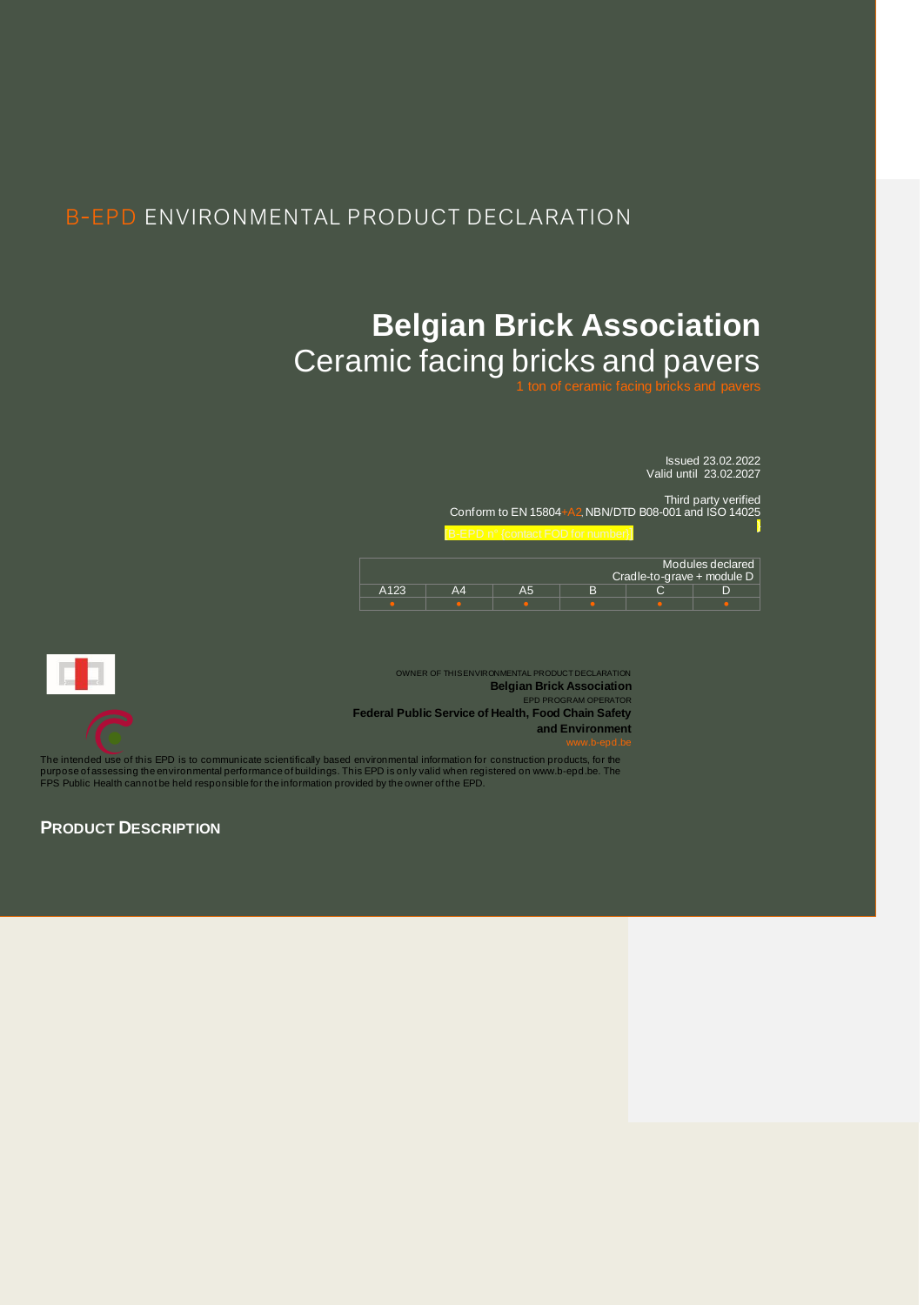#### **PRODUCT NAME**

Belgian ceramic facing bricks and pavers

#### **PRODUCT DESCRIPTION**

Belgian ceramic facing bricks and pavers. Members of the Belgian Brick Association produce huge varieties of colors, textures and formats for different applications. The ceramic facing bricks and pavers are produced by extrusion or moulding of a plastic clay or loam mixture followed by a drying and firing process.

This is a sector EPD from the Belgian Brick Association covering the whole range of the Belgian production of ceramic facing bricks and pavers. The results are based on the specific data of a representative production site. A variability study has been performed to prove the representativeness of this production site for all the members of the Belgian Brick Association mentioned in this EPD.

**INTENDED USE** The ceramic bricks are used for masonry walls or paving.

#### **DECLARED UNIT**

The declared unit used in this EPD is 1 ton of ceramic facing bricksand pavers.

Packaging is included.

The density of the product is 1040 - 2100  $kg/m<sup>3</sup>$ .

#### **INSTALLATION**

Materials for fixation and installation are not included as this EPD refers to ceramic facing bricks and pavers for which different installation systems exist. Regarding installation this EPD only includes the environmental impact related to the product itself: material losses and packaging EOL. During the construction stage, other materials such as mortar, joint mortar and wall anchors will be needed. The impact of these additional products and materials is not included in this EPD and shall be taken into account at building level. More detailed information on these installation scenarios can be found in the chapter "Additional technical information for scenario development at building".

#### **COMPOSITION AND CONTENT**

| Components                | Raw materials <sup>1</sup>                                   |
|---------------------------|--------------------------------------------------------------|
| Product                   | - Clay and loam<br>- Sand<br>- Other minerals<br>- Additives |
| <b>Fixation materials</b> | Not included                                                 |
| Jointing materials        | Not included                                                 |
| <b>Treatments</b>         | Not included                                                 |
| Packaging                 | - Wooden pallet<br>- Plastic foil                            |

The product does not contain materials listed in the "Candidate list of Substances of Very High Concern for authorization".

#### **REFERENCE SERVICE LIFE**

The reference service life is estimated at 150 years.

The RSL of the ceramic facing bricks and pavers is estimated at 150 years. This value has been defined on the basis of the ASRO third-party report (2008), which showed that a service life of 150 years for dwellings in Belgium is not an unrealistic figure. The

**<sup>1</sup> Due to confidentiality not possible to declare quantity**

#### **IMAGES OF THE PRODUCT**

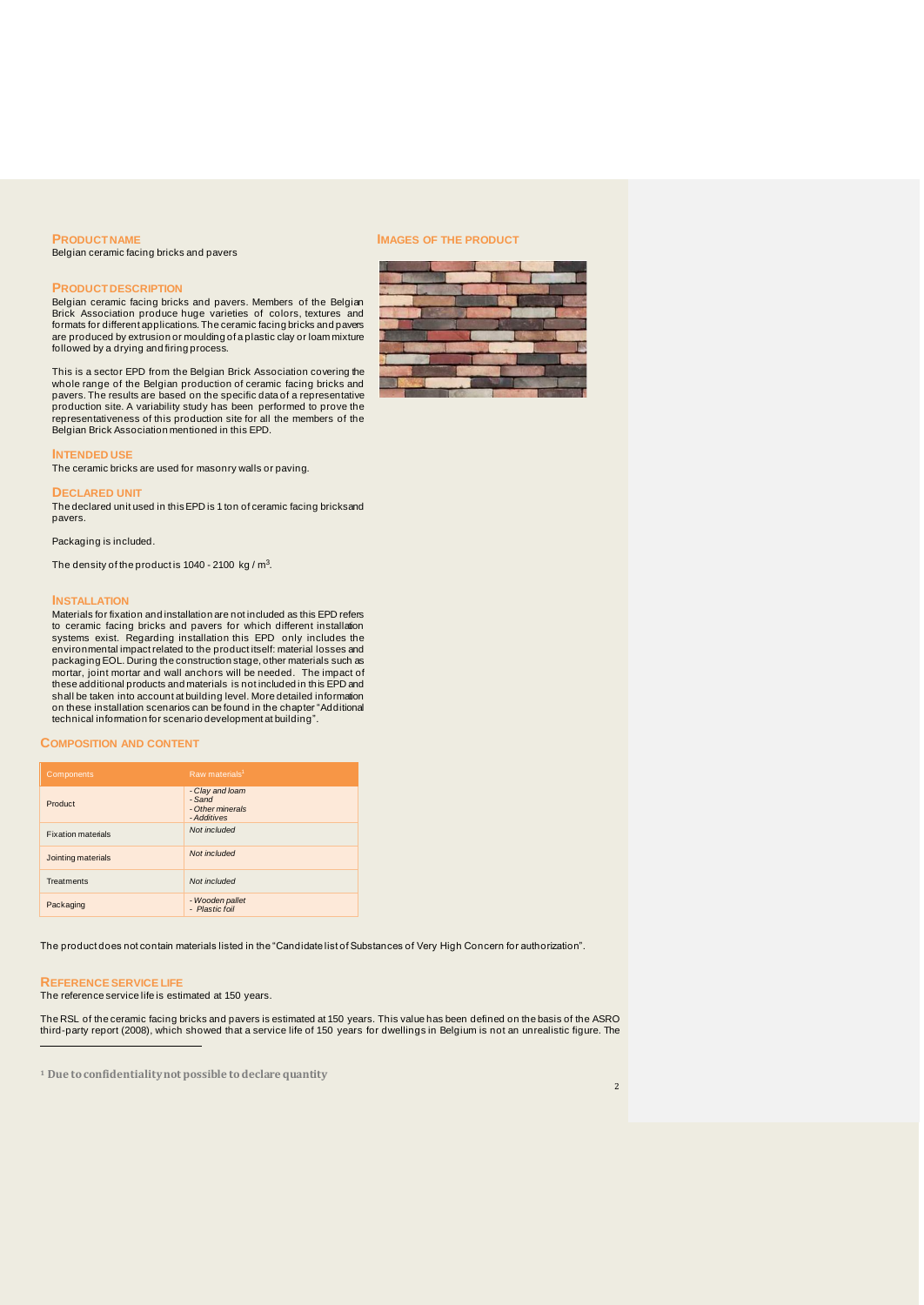ASRO report was based on NIS data and Land Registry data. No distinction was made in the method of construction or type of dwelling.

The conditions under which this RSL is valid are as following: natural aging conditions

**DESCRIPTION OF GEOGRAPHICAL REPRESENTATIVITY**

The EPD is representative for the Belgian market.<br>The composed datasets for this life cycle assessment are representative and relevant for ceramic facing bricks and pavers produced in Belgium. The data describing the direct inputs and outputs of the foreground processes are representative for the members of the Belgian Brick Association.

**DESCRIPTION OF THE PRODUCTION PROCESS AND TECHNOLOGY**

The production process starts with the preparation of clay mix(es). Afterwards these mixes are shaped, dried and fired. Lastly the bricks are packed for transport to the installation site.



#### **TECHNICAL DATA / PHYSICAL CHARACTERISTICS**

Here below a limitative list is included of the most relevant technical properties according to European standards.

| Technical property     | Standard       | Value                        | Unit              |
|------------------------|----------------|------------------------------|-------------------|
| Reaction to fire       | <b>EN771-1</b> | A <sub>1</sub>               |                   |
| Freeze thaw resistance | EN771-1        | F2 (very frost<br>resistant) |                   |
| Gross dry density      | <b>EN771-1</b> | $1040 - 2150$                | kg/m <sup>3</sup> |
| Compressive strength   | EN771-1        | $10 - 40$                    | N/mm <sup>2</sup> |
| $\lambda$ Ue           | <b>EN1745</b>  | $1,04 - 1,61$                | W/mK              |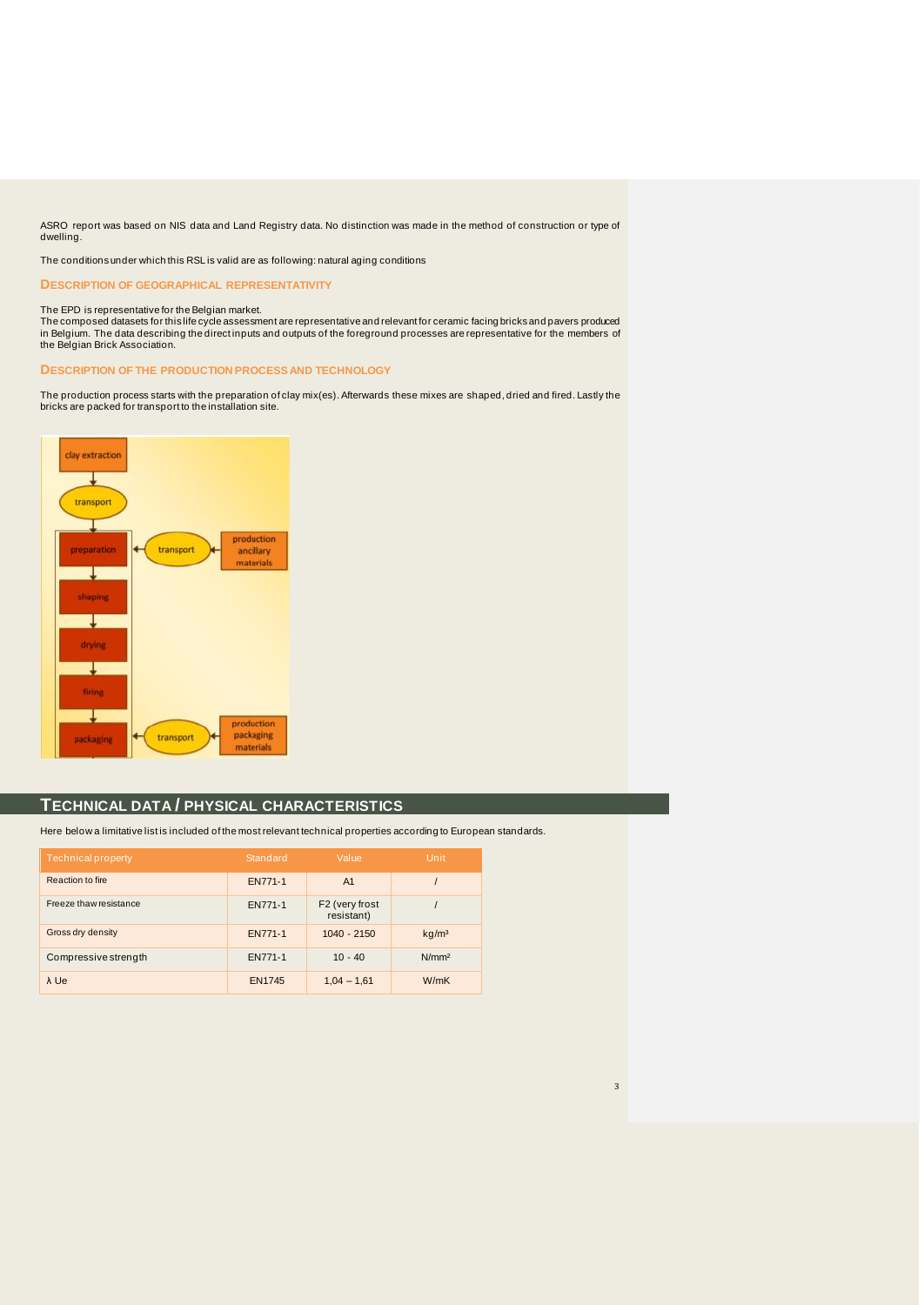### **LCA STUDY**

#### **DATE OF LCA STUDY**

February 2022

#### **SOFTWARE**

For the calculation of the LCA results, the software program SimaPro 9.1.1.1 (PRé Consultants, 2021) has been used.

#### **INFORMATION ON ALLOCATION**

At the representative site, only ceramic facing bricks and pavers are produced. There was thus no need to allocate the facility level data (electricity, natural gas, etc).

#### **INFORMATION ON CUT OFF**

#### The following processes are considered below cut-off:

• Environmental impacts caused by the personnel of the production plants are not included in the LCA, e.g. waste from the cafeteria and sanitary installations, accidental pollution caused by human mistakes, or environmental effects caused by commuter traffic.

The total of neglected input flows is less than 5% of energy usage and mass as prescribed by EN15804+A2.

#### **INFORMATION ON EXCLUDED PROCESSES**

Only the processes considered below cut-off are excluded from the study. No additional processes are excluded.

#### **INFORMATION ON BIOGENIC CARBON MODELLING**

The packaging of the final product contains biogenic carbon in the form of wooden pallets. This biogenic carbon is taken up in module A3 and released in module A5.

|                                                    | Biogenic carbon content (kg C/FU) |
|----------------------------------------------------|-----------------------------------|
| Biogenic carbon content in product (at the gate)   |                                   |
| Biogenic carbon content in packaging (at the gate) | $2.94E + 00$                      |

#### **INFORMATION ON CARBON OFFSETTING**

Carbon offsetting is not allowed in the EN 15804 and hence not taken into account in the calculations.

#### **ADDITIONAL OR DEVIATING CHARACTERISATION FACTORS**

The characterization factors from EC-JRC were applied. No additional or deviating characterisation factors were used.

#### **DESCRIPTION OF THE VARIABILITY**

For a sector EPD it is necessary to analyze the variability between the representative site providing specific data for this EPD and the other members of the federation covered by the EPD

A detailed variability study was done as described in paragraph 6.3.6 in NBN/DTD B 08-001:2017 (B-PCR). The variability for the three main environmental impact indicators, including 'Climate change'has been analyzed. The background report provides a detailed analysis of the variability and shows that the variability between the different members

and production sites is acceptable. Therefore the selected site is found representative for the Belgian ceramic facing bricks and pavers sector.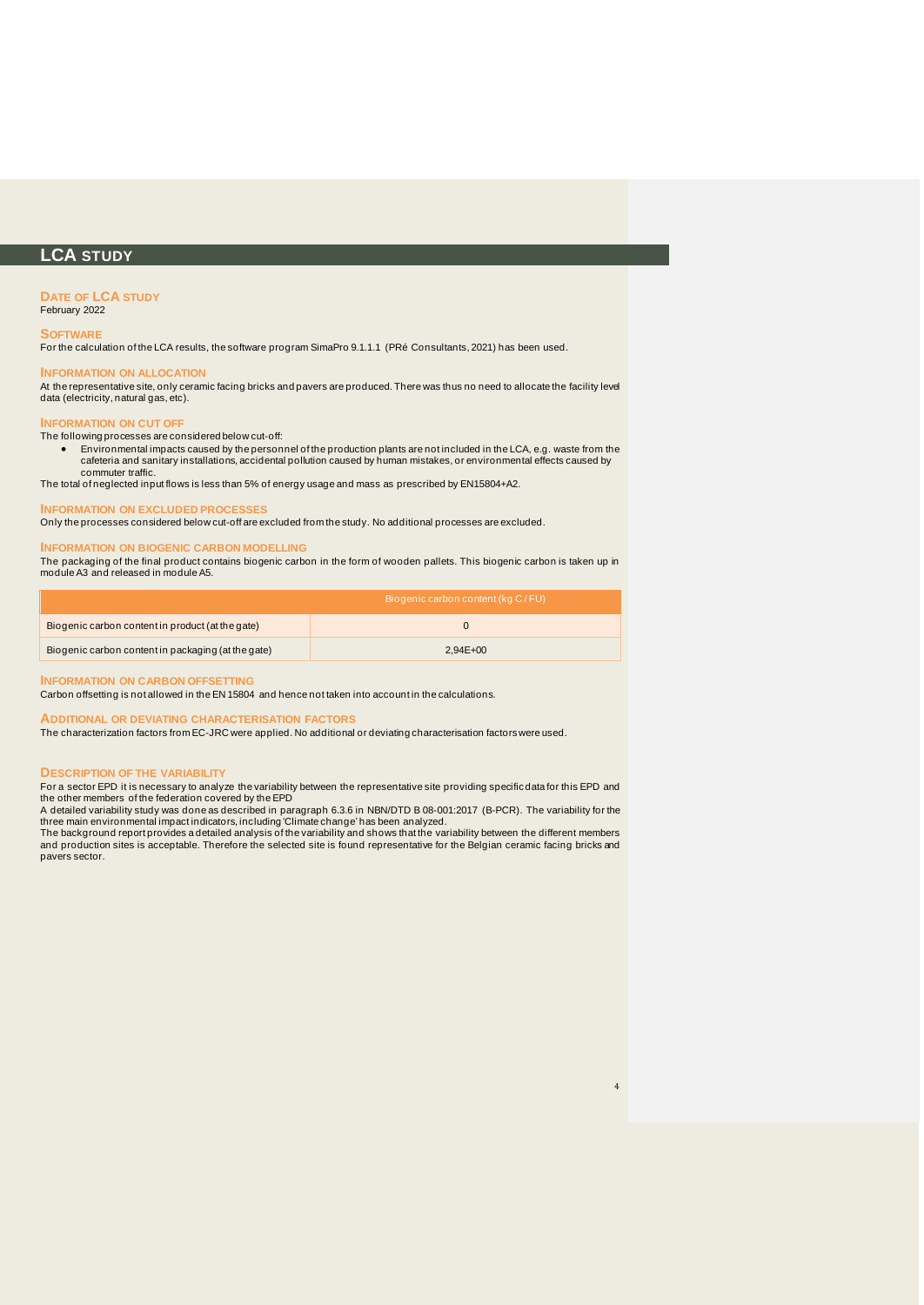### **DATA**

#### **SPECIFICITY**

The data used for the LCA are specific for this product which is manufactured by multiple manufacturers in multiple production sites.

#### **PERIOD OF DATA COLLECTION** Manufacturer specific data have been collected for the year 2019.

#### **INFORMATION ON DATA COLLECTION**

The data for the production stage of this collective EPD is based on specific data from one representative production site. The representativeness has been analyzed in a variability study described in the background report. The data have been collected by<br>Belgian brick association and were provided to VITO. The LCI data for the production stage hav transportation by means of a specific truck…

#### **DATABASE USED FOR BACKGROUND DATA**

The LCI sources used in this study are the Ecoinvent v3.6 database (Wernet et al., 2016). For some components, the datarecord has been adjusted based on the LCI in Ecoinvent 3.8.

#### **ELECTRICITY MIX**

The Belgian electricity mix (consumption mix + import) has been used to model electricity use in life cycle stages A3, A5, C4 and<br>D. The used record is the Ecoinvent record 'Electricity, low voltage {BE}| market for | Cut-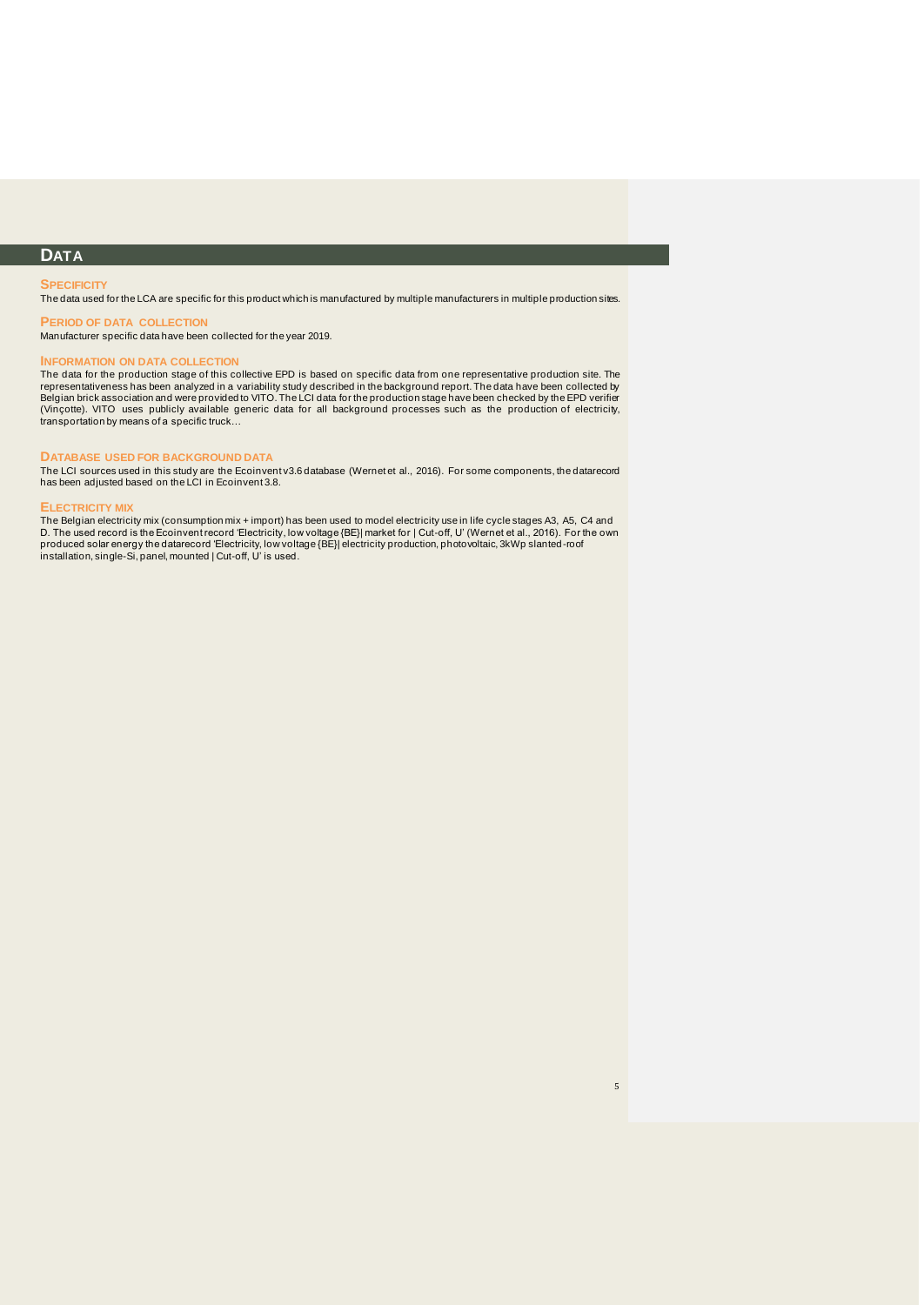### **PRODUCTION SITES**

Desta, 2322 Minderhout Steenbakkerij Floren, 2960 Sint-Lenaarts Nelissen Steenfabrieken, 3620 Lanaken Briqueterie de Ploegsteert 'Barry', 7534 Barry<br>Steenfabriek Vande Moortel, 9700 Oudenaarde<br>Steenfabrieken Vandersanden – Lanklaar, 3650 Lanklaar<br>Steenfabrieken Vandersanden – Spouwen, 3740 Spouwen Wienerberger - divisie Beerse, 2340 Beerse<br>Wienerberger - divisie Kortemark, 8610 Kortemark<br>Wienerberger - divisie Malle, 2390 Malle<br>Wienerberger - divisie Péruwelz, 7600 Péruwelz<br>Wienerberger - divisie Péruwelz, 7600 Péru Wienerberger - divisie Veldwezelt, 3620 Lanaken-Veldwezelt

### **SYSTEM BOUNDARIES**

|                | Product stage  |               |                | Construction<br>installation stage    |            | End of life stage<br>Use stage                                                                                                        |        |             |               |                        |                       |                               |           |                                |                     | Beyond the<br>system<br>boundaries    |
|----------------|----------------|---------------|----------------|---------------------------------------|------------|---------------------------------------------------------------------------------------------------------------------------------------|--------|-------------|---------------|------------------------|-----------------------|-------------------------------|-----------|--------------------------------|---------------------|---------------------------------------|
| Raw materials  | Transport      | Manufacturing | Transport      | installation<br>stage<br>Construction | <b>Use</b> | Maintenance                                                                                                                           | Repair | Replacement | Refurbishment | Operational energy use | Operational water use | De-construction<br>demolition | Transport | pocessing<br>$\Omega$<br>Waste | –<br><b>Disposa</b> | Reuse-Recovery-<br>Recyding-potential |
| A <sub>1</sub> | A <sub>2</sub> | A3            | A <sub>4</sub> | A <sub>5</sub>                        | <b>B1</b>  | C <sub>2</sub><br>C <sub>3</sub><br>C <sub>1</sub><br>B <sub>2</sub><br><b>B3</b><br><b>B4</b><br><b>B5</b><br><b>B6</b><br><b>B7</b> |        |             |               |                        |                       |                               |           | C <sub>4</sub>                 | D                   |                                       |
| ⊠              | ⊠              | ⊠             | ⊠              | ×                                     | ⊠          | ⊠                                                                                                                                     | ×      | ⊠           | ⊠             | ⊠                      | ⊠                     | ⊠                             | ⊠         | ⊠                              | ⊠                   | ⊠                                     |

 $X =$  included in the EPD

MND = module not declared

95% of the product is recycled at its end-of-life. The end-of-waste state is reached after crushing of the demolished bricks.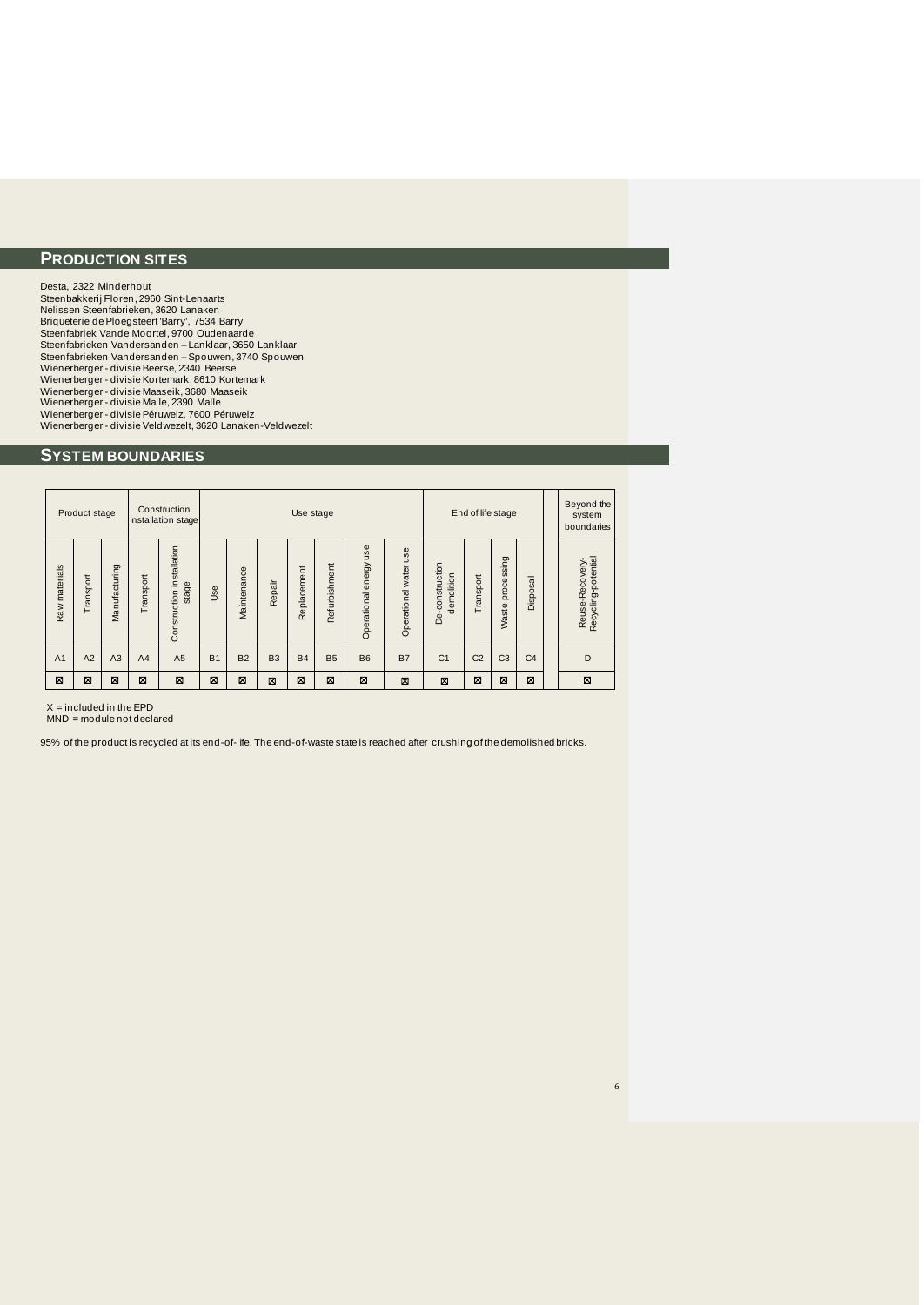### **POTENTIAL ENVIRONMENTAL IMPACTS PER REFERENCE FLOW**

€

|        | Production                                      |                      | Construction<br>process stage |             |                 |                 |        | Use stage                                                                        |                  |          |                   |                              |                            | End-of-life stage |                |                        |                                |                                         |                             |
|--------|-------------------------------------------------|----------------------|-------------------------------|-------------|-----------------|-----------------|--------|----------------------------------------------------------------------------------|------------------|----------|-------------------|------------------------------|----------------------------|-------------------|----------------|------------------------|--------------------------------|-----------------------------------------|-----------------------------|
|        |                                                 | Raw                  |                               |             | Transport<br>A4 | A5 Installation | B1 Use | <b>B2</b> Mainten                                                                | <b>B3</b> Repair | B4 Repla | B5<br>Refurbishme | B6 Operational<br>energy use | B7 Operational<br>wateruse | struction<br>580  | Transport<br>8 | C3 Waste<br>processing | isposal<br>ā<br>$\overline{c}$ | Reuse, recovery,<br>recycling<br>$\Box$ | $\Box$<br>Total excl module |
|        | GWP total<br>CO2<br>(kg<br>equiv/DU)            | 1,35E+01 2,21E+01    |                               | 2,10E+02    | 1,58E+01        |                 |        | 2,62E+01 0,00E+00 0,00E+00 0,00E+00 0,00E+00 0,00E+00 0,00E+00 0,00E+00 3,29E+00 |                  |          |                   |                              |                            |                   | 5,42E+00       | 1,52E+00               | 2,79E-01                       | $-4,20E+00$                             | 2,99E+02                    |
| 5J     | <b>GWP</b> fossi<br>$(kg$ $CO2$<br>equiv/DU)    | $1.87E + 01$         | $2,21E+01$                    | 2,16E+02    | 1,58E+01        |                 |        | 1,54E+01  0,00E+00  0,00E+00  0,00E+00  0,00E+00  0,00E+00  0,00E+00  0,00E+00   |                  |          |                   |                              |                            | 3,29E+00          | $5,42E+00$     | $1,51E+00$             | 2,78E-01                       | $-4,19E+00$                             | 2,98E+02                    |
| י∫∂    | GWP<br>biogenic<br>$(kg$ $CO2$<br>equiv/DU)     | $-5,18E+00$ 9,65E-03 |                               | $-5,39E+00$ | 6,48E-03        |                 |        | 1,08E+01 0,00E+00 0,00E+00 0,00E+00 0,00E+00 0,00E+00 0,00E+00 0,00E+00          |                  |          |                   |                              |                            | 6,16E-04          | 2,21E-03       | 5,59E-03               | 3,68E-04                       | $-5,54E-03$                             | 2,49E-01                    |
| 5J     | <b>GWP</b> luluc<br>$(kg$ $CO2$<br>equiv/DU)    | 2,03E-02             | 1,01E-02                      | 4,64E-02    | 5,25E-03        | 4,38E-03        |        | $0,00E+00$ $0,00E+00$ $0,00E+00$ $0,00E+00$ $0,00E+00$ $0,00E+00$ $0,00E+00$     |                  |          |                   |                              |                            | 2,59E-04          | 1,89E-03       | 2,76E-03               | 1,52E-04                       | $-7,40E-03$                             | 9,14E-02                    |
|        | <b>ODP</b><br>(kg CFC 11<br>equiv/DU)           | 1,90E-06             | 4,95E-06                      | 3,11E-05    | 3,62E-06        | 2,19E-06        |        | 0,00E+00 0,00E+00 0,00E+00 0,00E+00 0,00E+00 0,00E+00 0,00E+00 7,10E-07          |                  |          |                   |                              |                            |                   | 1,23E-06       | 2,78E-07               | 1,18E-07                       | $-4,57E-07$                             | 4,61E-05                    |
|        | AP<br>(mol)<br>$H^*$<br>equiv/DU)               | 1,62E-01             | 9,91E-02                      | 1,76E+00    | 6,50E-02        | 1,07E-01        |        | 0,00E+00 0,00E+00 0,00E+00 0,00E+00 0,00E+00 0,00E+00 0,00E+00 3,44E-02          |                  |          |                   |                              |                            |                   | 2,21E-02       | 7,36E-03               | 2,39E-03                       | $-3,89E-02$                             | 2,26E+00                    |
| ۰<br>H | EP<br>freshwater<br>$P-$<br>(kg)<br>equiv/DU)   | 9,14E-04             | 1,82E-04                      | 5.88E-04    | 1.23E-04        | $9.69E-05$      |        | 0,00E+00 0,00E+00 0,00E+00 0,00E+00 0,00E+00 0,00E+00 0,00E+00                   |                  |          |                   |                              |                            | 1,20E-05          | 4,25E-05       | 5,62E-05               | 2,94E-06                       | $-1,93E-04$                             | 2,02E-03                    |
| ۰<br>- | EP<br>marine<br>(kg<br>$N-$<br>equiv/DU)        | 3,34E-02             | 3,13E-02                      | 6,80E-02    | 1,94E-02        | 8,68E-03        |        | $0,00E+00$ $0,00E+00$ $0,00E+00$ $0,00E+00$ $0,00E+00$ $0,00E+00$ $0,00E+00$     |                  |          |                   |                              |                            | 1,52E-02          | 6,57E-03       | 2,19E-03               | 8,87E-04                       | $-1,04E-02$                             | 1,86E-01                    |
| ₩<br>H | EP<br>terrestrial<br>$N-$<br>(mol)<br>equiv/DU) | 4,18E-01             | 3,46E-01                      | 7,92E-01    | 2,14E-01        | $1.01E - 01$    |        | 0,00E+00 0,00E+00 0,00E+00 0,00E+00 0,00E+00 0,00E+00 0,00E+00                   |                  |          |                   |                              |                            | 1,67E-01          | 7,26E-02       | 2,49E-02               | 9.80E-03                       | $-1,36E-01$                             | 2,14E+00                    |
|        | POCP<br>(kg Ethene<br>equiv/DU)                 | 1,12E-01             | 1,03E-01                      | 3,43E-01    | 6,67E-02        |                 |        | 3,47E-02 0,00E+00 0,00E+00 0,00E+00 0,00E+00 0,00E+00 0,00E+00 0,00E+00          |                  |          |                   |                              |                            | 4,58E-02          | 2,22E-02       | 6,78E-03               | 2,79E-03                       | $-3,68E-02$                             | 7,37E-01                    |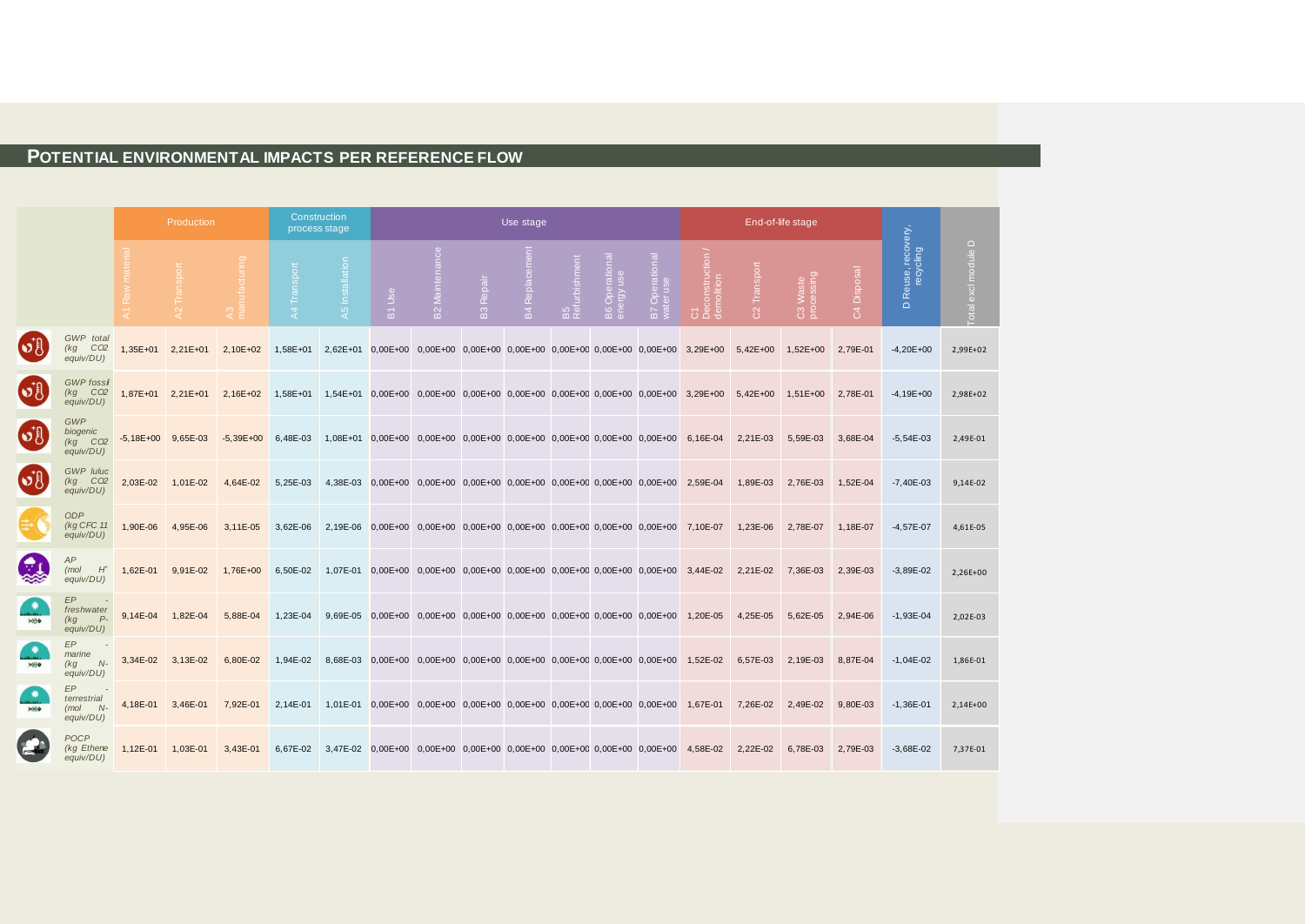| 42. | <b>ADP</b><br>Elements<br>(kg)<br><b>Sb</b><br>equiv/DU) | 3,86E-04     | 4,19E-05          | 5,30E-05                                                                                                    | 2,72E-05 |  | 2,63E-05 0,00E+00 0,00E+00 0,00E+00 0,00E+00 0,00E+00 0,00E+00 0,00E+00 8,41E-07 |  |  |                                                                                           | 1,06E-05 | 2,67E-06     | 2,83E-07 | $-3,05E-05$   | 5,48E-04 |
|-----|----------------------------------------------------------|--------------|-------------------|-------------------------------------------------------------------------------------------------------------|----------|--|----------------------------------------------------------------------------------|--|--|-------------------------------------------------------------------------------------------|----------|--------------|----------|---------------|----------|
| 14  | ADP<br>fossil fuels<br>(MJ/DU)                           |              | 2,14E+02 3,30E+02 | 3,23E+03 2,40E+02 2,09E+02 0,00E+00 0,00E+00 0,00E+00 0,00E+00 0,00E+00 0,00E+00 0,00E+00 4,52E+01 8,17E+01 |          |  |                                                                                  |  |  |                                                                                           |          | $4.52E + 01$ | 8.97E+00 | $-6.17E + 01$ | 4,41E+03 |
| G   | $WDP$ $(m3)$<br>water eq<br>deprived<br>/DU)             | $1.18E + 01$ | 9,43E-01          | 1,50E+01 7,11E-01                                                                                           |          |  |                                                                                  |  |  | 1,47E+00 0,00E+00 0,00E+00 0,00E+00 0,00E+00 0,00E+00 0,00E+00 0,00E+00 6,06E-02 2,27E-01 |          | 4.04E-01     | 3.88E-02 | $-1.61E + 00$ | 3,07E+01 |

GWP total = total Global Warming Potential (Climate Change); GWP-luluc = Global Warming Potential (Climate Change) land use and land use change; ODP = Ozone Depletion Potential; AP = Acidification Potential for Soil<br>and W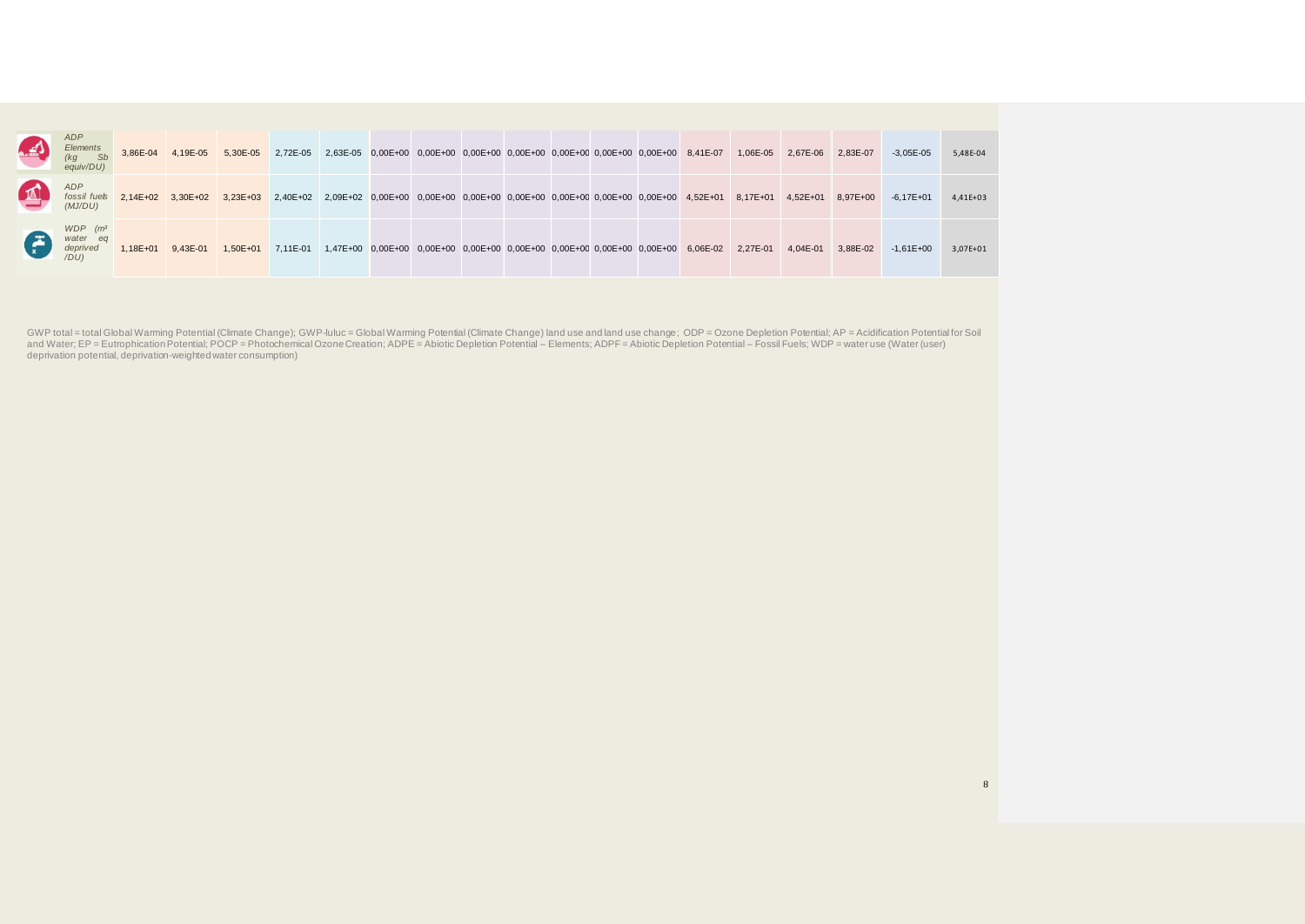### **RESOURCE USE**

|                                                       | Production          |              |                    | <b>Construction process</b> |                       |                       | Use stage                                   |                 |                                                                              |                     |              | End-of-life stage      |                    |                                    |                        |
|-------------------------------------------------------|---------------------|--------------|--------------------|-----------------------------|-----------------------|-----------------------|---------------------------------------------|-----------------|------------------------------------------------------------------------------|---------------------|--------------|------------------------|--------------------|------------------------------------|------------------------|
|                                                       |                     |              |                    |                             | Use<br>$\overline{m}$ | Repai<br>$\mathbb{E}$ | $rac{4}{100}$                               | B5<br>Refurbish | $\circ$ =<br>മ്                                                              | Opel<br>Mateu<br>m. | 81           | C3 Waste<br>processing | ه<br>$\mathcal{L}$ | D Reuse,<br>recovery,<br>recycling | Total excl<br>module D |
| <b>PERE</b><br>(MJ/DU,<br>net<br>calorific<br>value)  | 6,26E+01 4,83E+00   | $1,54E+02$   | 3,23E+00 4,85E+01  |                             | $0,00E + 00$          |                       |                                             |                 | 0,00E+00 0,00E+00 0,00E+00 0,00E+00 0,00E+00 0,00E+00 2,41E-01               |                     | 1,13E+00     | 4,75E+00               | 3,02E-01           | $-1,61E+02$                        | 2,79E+02               |
| <b>PERM</b><br>(MJ/DU,<br>net<br>calorific<br>value)  | 4,55E+01 0,00E+00   | 8,64E+01     | 0,00E+00 -3,03E+01 |                             | $0,00E + 00$          |                       |                                             |                 | 0,00E+00 0,00E+00 0,00E+00 0,00E+00 0,00E+00 0,00E+00 0,00E+00               |                     | $0,00E + 00$ | $0,00E+00$             | $0,00E+00$         | $0,00E+00$                         | 1,02E+02               |
| PERT<br>(MJ/DU,<br>net<br>calorific<br>value)         | 1,08E+02 4,83E+00   | 2,40E+02     | 3,23E+00 1,82E+01  |                             | $0.00E + 00$          |                       | $0,00E+00$ $0,00E+00$ $0,00E+00$ $0,00E+00$ |                 | 0,00E+00 0,00E+00 2,41E-01                                                   |                     | 1,13E+00     | 4,75E+00               | 3,02E-01           | $-1,61E+02$                        | 3,81E+02               |
| <b>PENRE</b><br>(MJ/DU,<br>net<br>calorific<br>value) | 1,83E+02 3,33E+02   | $3,53E+03$   | 2,42E+02 2,43E+02  |                             | $0,00E + 00$          |                       |                                             |                 | 0,00E+00 0,00E+00 0,00E+00 0,00E+00 0,00E+00 0,00E+00 4,50E+01               |                     | $8,22E+01$   | 4,84E+01               | $9,01E+00$         | $-6,88E+01$                        | 4,71E+03               |
| <b>PENRM</b><br>(MJ/DU,<br>net<br>calorific<br>value) | 6,96E+01 0,00E+00   | 2,86E+01     | 0,00E+00 -1,52E+01 |                             | $0,00E + 00$          |                       |                                             |                 | $0,00E+00$ $0,00E+00$ $0,00E+00$ $0,00E+00$ $0,00E+00$ $0,00E+00$ $0,00E+00$ |                     | $0,00E+00$   | $0,00E+00$             | $0,00E+00$         | $0,00E+00$                         | 8,30E+01               |
| <b>PENRT</b><br>(MJ/DU,<br>net<br>calorific<br>value) | 2,53E+02 3,33E+02   | $3,56E+03$   | 2,42E+02 2,28E+02  |                             | $0,00E + 00$          |                       |                                             |                 | 0,00E+00 0,00E+00 0,00E+00 0,00E+00 0,00E+00 0,00E+00 4,50E+01               |                     | $8,22E+01$   | 4,84E+01               | $9,01E+00$         | $-6,88E+01$                        | 4,80E+03               |
| <b>SM</b><br>(kg/DU)                                  | 3,75E-01 0,00E+00   | $0,00E + 00$ | $0,00E+00$         | 1,87E-02                    | $0,00E+00$            |                       |                                             |                 | 0,00E+00 0,00E+00 0,00E+00 0,00E+00 0,00E+00 0,00E+00 0,00E+00               |                     | $0,00E+00$   | $0,00E+00$             | $0,00E+00$         | 1,00E+03                           | 3,93E-01               |
| <b>RSF</b><br>(MJ/DU,<br>net<br>calorific<br>value)   | $0,00E+00$ 0,00E+00 | $0,00E + 00$ | 0,00E+00 0,00E+00  |                             | $0,00E + 00$          |                       |                                             |                 | $0,00E+00$ $0,00E+00$ $0,00E+00$ $0,00E+00$ $0,00E+00$ $0,00E+00$ $0,00E+00$ |                     | $0,00E+00$   | $0,00E+00$             | $0,00E+00$         | $0,00E+00$                         | $0,00E+00$             |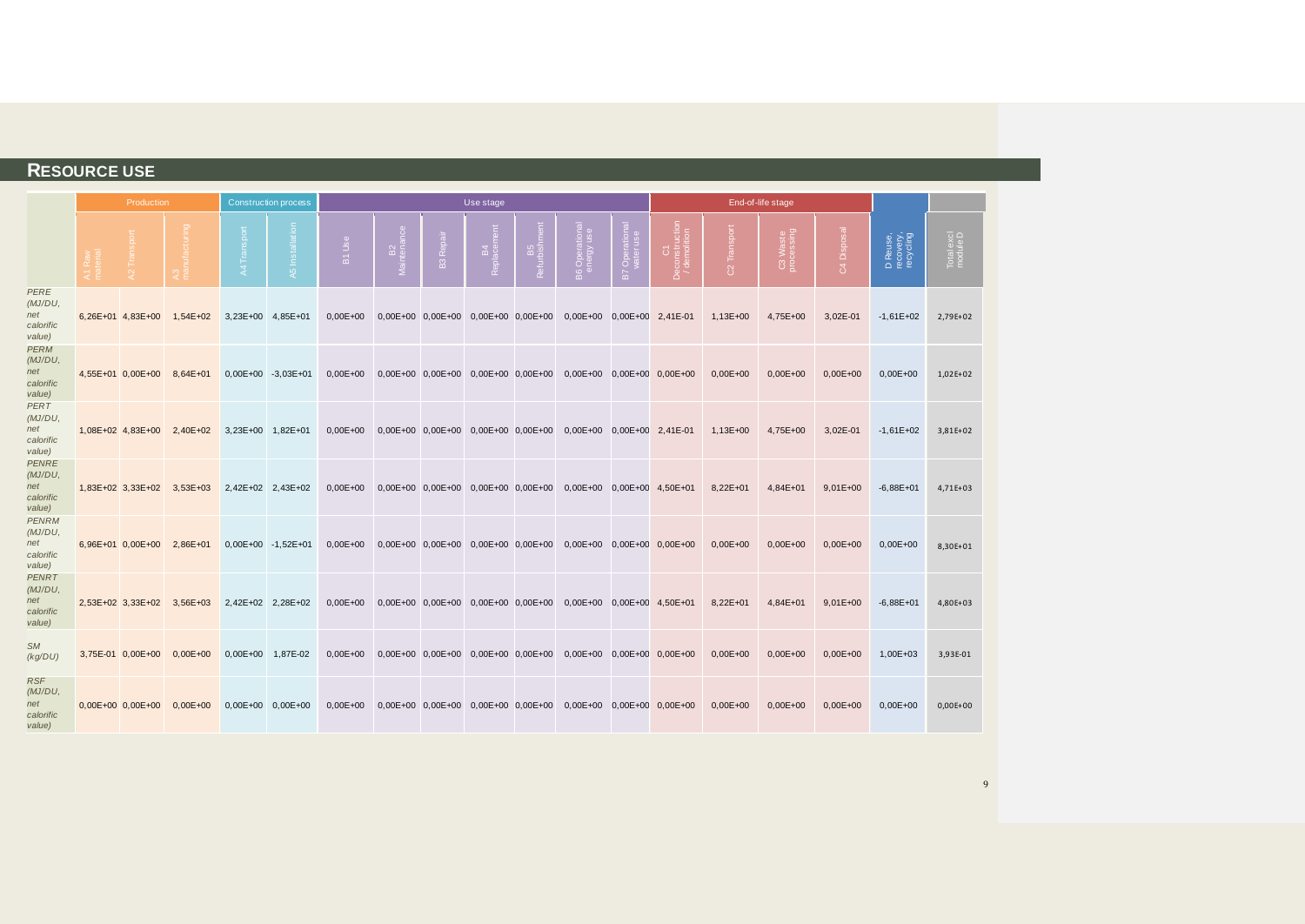| <b>NRSF</b><br>(MJ/DU,<br>net<br>calorific<br>value) |                   | $0,00E+00$ $0,00E+00$ $0,00E+00$ | $0,00E+00$ $0,00E+00$ |  |  |                                                                         | $0,00E+00$ $0,00E+00$ $0,00E+00$ $0,00E+00$ $0,00E+00$ $0,00E+00$ $0,00E+00$ $0,00E+00$ | $0,00E + 00$ | $0.00E + 00$ | $0.00E + 00$ | $0.00E + 00$  | $0,00E+00$ |
|------------------------------------------------------|-------------------|----------------------------------|-----------------------|--|--|-------------------------------------------------------------------------|-----------------------------------------------------------------------------------------|--------------|--------------|--------------|---------------|------------|
| <b>FW</b><br>(m <sup>3</sup> water)<br>$eq/DU$ )     | 6,08E-01 3,44E-02 | 4,06E-01                         | 2,46E-02 5,70E-02     |  |  | 0,00E+00 0,00E+00 0,00E+00 0,00E+00 0,00E+00 0,00E+00 0,00E+00 1,78E-03 |                                                                                         | 8.09E-03     | 1.53E-02     | 8.74E-03     | $-3.51E - 01$ | 1,16E+00   |

PERE = Use of renewable primary energy excluding renewable primary energy resources used as raw materials; PERM = Use of renewable primary energy resources are also as awen about the state and the state and the state and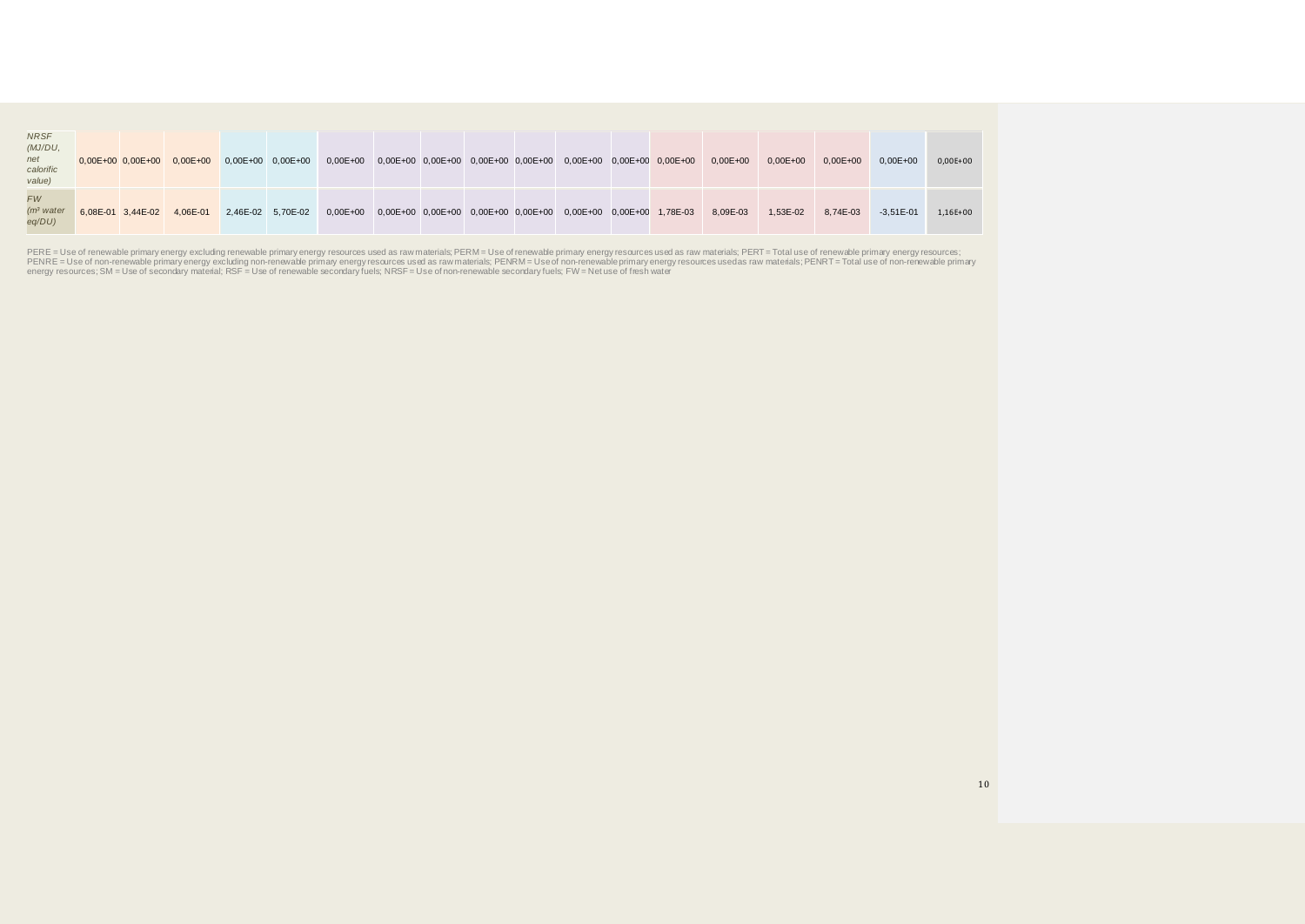### **WASTE CATEGORIES & OUTPUT FLOWS**

|                                             | <b>Construction process</b><br>Production<br>stage |              |              |              |                                                   |                 |                                  | Use stage                  |                     |                                          |                                              |                                                 |                | End-of-life stage         |                           |                                         |                             |
|---------------------------------------------|----------------------------------------------------|--------------|--------------|--------------|---------------------------------------------------|-----------------|----------------------------------|----------------------------|---------------------|------------------------------------------|----------------------------------------------|-------------------------------------------------|----------------|---------------------------|---------------------------|-----------------------------------------|-----------------------------|
|                                             |                                                    |              |              | A5 Installat | <b>USe</b><br>$\overleftarrow{\underline{\bf n}}$ | 32 Maint enance | <b>B3</b> Repair                 | õ<br>묖                     | Refurbishment<br>B5 | ම<br>ational<br>use<br>B <sub>6</sub> Or | $\Omega$<br>$\overline{a}$                   | Deconstrut<br>demolition<br>$\overline{\sigma}$ | Transport<br>8 | ၉.<br>ā.<br>$\mathcal{B}$ | Disposal<br>$\mathcal{R}$ | Reuse, recovery,<br>recycling<br>$\Box$ | $\Box$<br>Total excl module |
| Hazardous waste<br>disposed<br>(kg/DU)      | 6.55E-04 8.66E-04                                  | 4.14E-03     | 6.14E-04     | 3.34E-04     | $0,00E + 00$                                      | $0,00E + 00$    |                                  | 0,00E+00 0,00E+00 0,00E+00 |                     | $0,00E + 00$                             | $0,00E + 00$                                 | 1,23E-04 2,14E-04                               |                | 4.35E-05                  | 9.83E-06                  | $-3.17E - 04$                           | 7,00E-<br>03                |
| Non-hazardous<br>waste disposed<br>(kq/DU)  | 3.72E+00 1.48E+01                                  | $4.73E + 00$ | 1,47E+01     | 4,81E+00     | $0,00E+00$                                        | $0,00E + 00$    |                                  | $0,00E+00$ $0,00E+00$      | $0,00E + 00$        |                                          | $0,00E+00$ $0,00E+00$                        | 5,48E-02 3,91E+00 9,58E-02                      |                |                           | $5,00E+01$                | $-1.11E+00$                             | $9,68E+0$<br>$\mathbf{1}$   |
| Radioactive waste<br>disposed<br>(kg/DU)    | 9.99E-04 2.25E-03                                  | 7,33E-03     | 1,64E-03     | 6,73E-04     | $0,00E+00$                                        | $0,00E+00$      | $0,00E+00$ $0,00E+00$            |                            | $0,00E+00$          |                                          | $0,00E+00$ $0,00E+00$                        | 3,14E-04 5,57E-04                               |                | 4,07E-04                  | 6,62E-05                  | $-2,97E-04$                             | 1,42E-<br>02                |
| Components for re-<br>use<br>(kg/DU)        | $0.00E + 00$ $0.00E + 00$                          | $0,00E + 00$ | $0,00E + 00$ | $0,00E + 00$ | $0,00E+00$ $0,00E+00$                             |                 | $0,00E+00$ $0,00E+00$            |                            | $0,00E + 00$        |                                          | 0,00E+00 0,00E+00                            | 0,00E+00 0,00E+00 0,00E+00                      |                |                           | $0,00E + 00$              | $0.00E + 00$                            | $0,00E+0$                   |
| Materials for<br>recycling<br>(kg/DU)       | $0.00E+00$ $0.00E+00$ $1.73E+00$                   |              | $0.00E + 00$ | $5.18E + 01$ | $0,00E+00$ $0,00E+00$                             |                 | $0,00E+00$ $0,00E+00$ $0,00E+00$ |                            |                     |                                          | 0,00E+00 0,00E+00 0,00E+00 0,00E+00 9,50E+02 |                                                 |                |                           | $0.00E+00$ -1.00E+03      |                                         | $1,00E+0$<br>$\mathbf{R}$   |
| Materials for energy<br>recovery<br>(kq/DU) | $0.00E + 00$ $0.00E + 00$                          | $0.00E + 00$ | $0.00E + 00$ | $0.00E + 00$ | $0,00E + 00$                                      | $0,00E + 00$    | $0,00E + 00$                     | $0,00E+00$                 | $0,00E + 00$        |                                          | $0,00E+00$ $0,00E+00$                        | 0,00E+00 0,00E+00 0,00E+00                      |                |                           | $0.00E+00$ $0.00E+00$     |                                         | $0,00E + 0$<br>$\Omega$     |
| <b>Exported energy</b><br>(MJ/DU)           | $0,00E+00$ $0,00E+00$                              | $3,23E+00$   | $0,00E+00$   | 1,36E+01     | $0,00E + 00$                                      | $0,00E + 00$    |                                  | $0,00E+00$ $0,00E+00$      | $0,00E + 00$        |                                          | $0,00E+00$ $0,00E+00$                        | $0,00E+00$ $0,00E+00$ $0,00E+00$                |                |                           | $0,00E+00$ -1,68E+01      |                                         | $1,68E+0$<br>1              |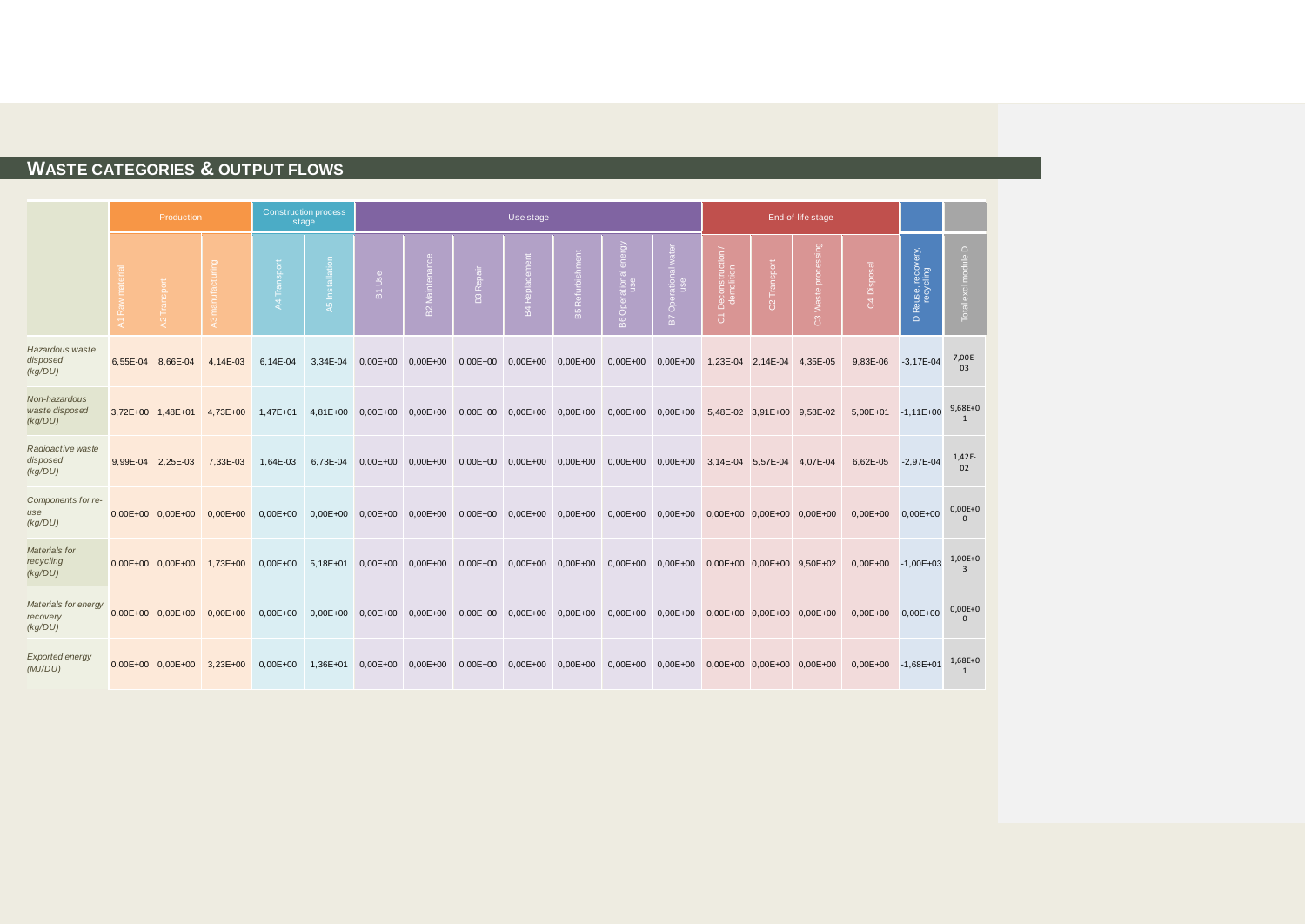### **POTENTIAL ADDITIONAL ENVIRONMENTAL IMPACT CATEGORIES**

|               |                                                       | Production     |                            | Construction<br>process |                 |                                  |             |                 | Use stage                                                                                                            |                             |                    |                            |                                                                                                                      | End-of-life stage |                        |                                 |                                    |                        |
|---------------|-------------------------------------------------------|----------------|----------------------------|-------------------------|-----------------|----------------------------------|-------------|-----------------|----------------------------------------------------------------------------------------------------------------------|-----------------------------|--------------------|----------------------------|----------------------------------------------------------------------------------------------------------------------|-------------------|------------------------|---------------------------------|------------------------------------|------------------------|
|               |                                                       | $\mathfrak{A}$ | A3<br>facturing            | A4 Transport            | A5 Installation | S <sub>e</sub><br>$\overline{a}$ | B2 Maintena | <b>B3</b> Repai | Repl                                                                                                                 | n<br>Refurbish<br>Refurbish | B6 Opera<br>energy | B7 Operationa<br>water use | — C1<br>Deconstruction<br>demolition                                                                                 | Transport         | C3 Waste<br>processing | <b>Disposa</b><br>$\mathcal{L}$ | D Reuse,<br>recovery,<br>recycling | Total excl<br>module D |
|               | PM<br>(disease<br>incidence/<br>DU                    |                | 2.04E-06 1.46E-06 1.25E-05 |                         |                 |                                  |             |                 | 1,20E-06 9,00E-07 0,00E+00 0,00E+00 0,00E+00 0,00E+00 0,00E+00 0,00E+00 0,00E+00 4,87E-06                            |                             |                    |                            |                                                                                                                      | 3,77E-07          | 1,08E-07               | 4,99E-08                        | $-6,69E-07$                        | 2,35E-05               |
|               | <b>IRHH</b><br>(kg U235<br>$eq/DU$ )                  |                |                            |                         |                 |                                  |             |                 | 9,05E-01 1,45E+00 7,58E+00 1,05E+00 6,00E-01 0,00E+00 0,00E+00 0,00E+00 0,00E+00 0,00E+00 0,00E+00 0,00E+00 1,94E-01 |                             |                    |                            |                                                                                                                      | 3,57E-01          | 4,62E-01               | 5,16E-02                        | $-3,42E-01$                        | 1,27E+01               |
| $\frac{1}{2}$ | ETF<br>(CTUe/D<br>U                                   |                |                            |                         |                 |                                  |             |                 | 4,16E+03 2,65E+02 4,30E+02 1,92E+02 2,59E+02 0,00E+00 0,00E+00 0,00E+00 0,00E+00 0,00E+00 0,00E+00 0,00E+00 2,73E+01 |                             |                    |                            |                                                                                                                      | $6,54E+01$        | 2,26E+01               | 4,80E+00                        | $-1,10E+02$                        | $5,43E+03$             |
|               | <b>HTCE</b><br>(CTUh/DU)                              |                |                            |                         |                 |                                  |             |                 | 3,93E-08 7,76E-09 1,38E-08 5,20E-09 4,47E-09 0,00E+00 0,00E+00 0,00E+00 0,00E+00 0,00E+00 0,00E+00 0,00E+00 9,53E-10 |                             |                    |                            |                                                                                                                      | 1,84E-09          | 8,57E-10               | 1,15E-10                        | $-1,05E-08$                        | 7,43E-08               |
|               | <b>HTnCE</b><br>(CTUh/DU)                             |                |                            |                         |                 |                                  |             |                 | 3,68E-06 2,83E-07 2,65E-07 2,13E-07 2,32E-07 0,00E+00 0,00E+00 0,00E+00 0,00E+00 0,00E+00 0,00E+00 0,00E+00 2,34E-08 |                             |                    |                            |                                                                                                                      | 7,13E-08          | 1,85E-08               | 2,79E-09                        | $-1,36E-07$                        | 4,79E-06               |
| <b>A</b>      | Land Use<br>Related<br>impacts<br>(dimensio<br>nless) |                |                            |                         |                 |                                  |             |                 |                                                                                                                      |                             |                    |                            | 7,00E+02 2,27E+02 1,66E+03 2,03E+02 1,46E+02 0,00E+00 0,00E+00 0,00E+00 0,00E+00 0,00E+00 0,00E+00 0,00E+00 5,77E+00 | $5,63E+01$        | 2,52E+01               | $1,65E+01$                      | $-1,26E+03$                        | $3,04E+03$             |

HTCE = Human Toxicity – cancer effects; HTnCE = Human Toxicity – non cancer effects; ETF = Ecotoxicity – freshwater; (potential comparative toxic unit)<br>PM = Particulate Matter (Potential incidence of disease due to PM emi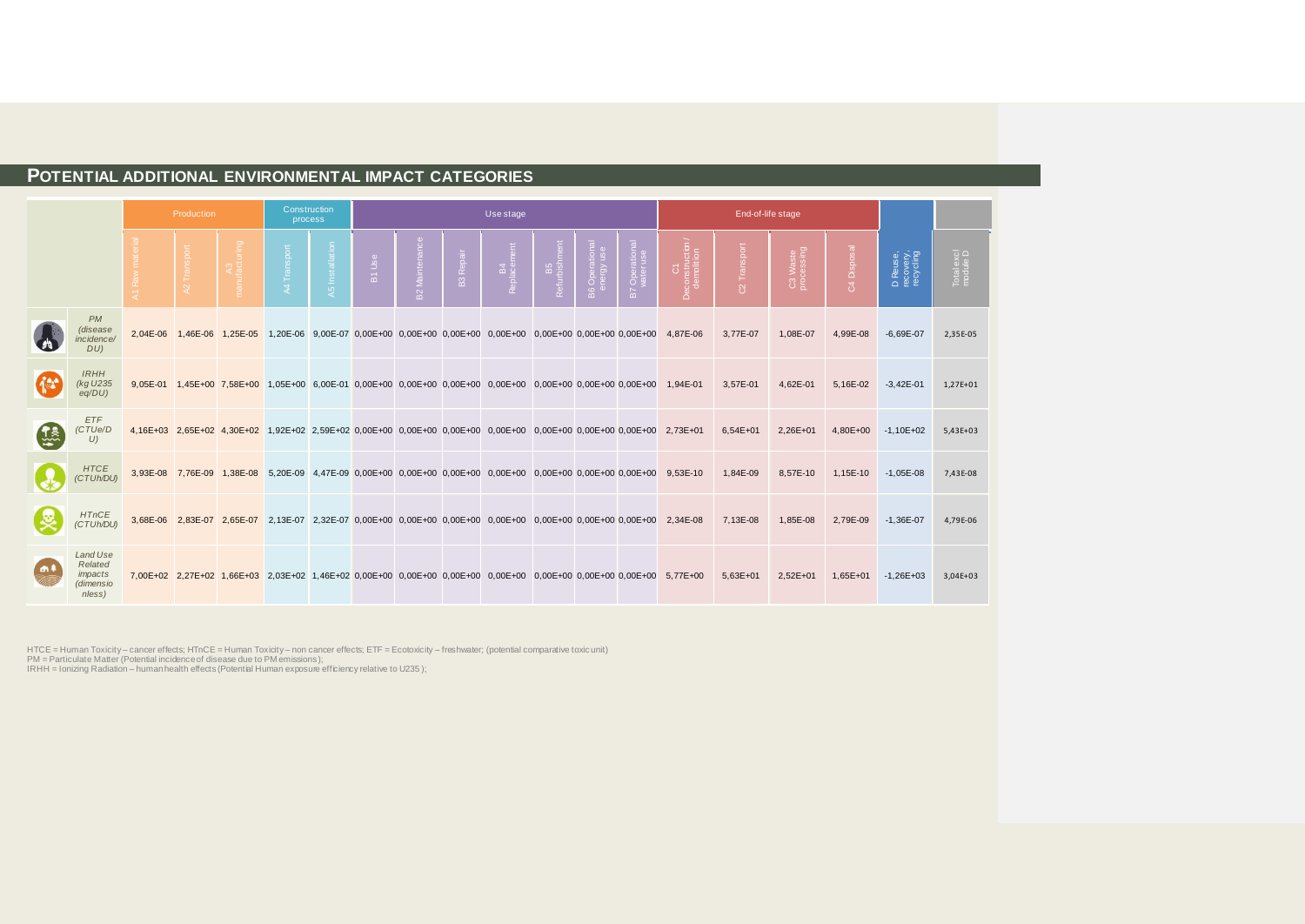| Environmental impact categories explained |  |  |
|-------------------------------------------|--|--|
|                                           |  |  |

| Global Warming Potential                                 | The global warming potential of a gas refers to the total contribution to global warming resulting from<br>the emission of one unit of that gas relative to one unit of the reference gas, carbon dioxide, which is<br>assigned a value of 1.<br>It is split up in 4:<br>- Global Warming Potential total (GWP-total) which is the sum of GWP-fossil, GWP-biogenic and<br>GWP-luluc<br>- Global Warming Potential fossil fuels (GWP-fossil): The global warming potential related to<br>greenhouse gas (GHG) emissions to any media originating from the oxidation and/or reduction<br>of fossil fuels by means of their transformation or degradation (e.g. combustion, digestion,<br>landfilling, etc).<br>- Global Warming Potential biogenic (GWP-biogenic): The global warming potential related to<br>carbon emissions to air (CO2, CO and CH4) originating from the oxidation and/or reduction of<br>aboveground biomass by means of its transformation or degradation (e.g. combustion,<br>digestion, composting, landfilling) and CO2 uptake from the atmosphere through photosynthesis<br>during biomass growth - i.e. corresponding to the carbon content of products, biofuels or above<br>ground plant residues such as litter and dead wood. <sup>2</sup><br>- Global Warming Potential land use and land use change (GWP-luluc): The global warming<br>potential related to carbon uptakes and emissions (CO2, CO and CH4) originating from carbon<br>stock changes caused by land use change and land use. This sub-category includes biogenic<br>carbon exchanges from deforestation, road construction or other soil activities (including soil<br>carbon emissions). |
|----------------------------------------------------------|-----------------------------------------------------------------------------------------------------------------------------------------------------------------------------------------------------------------------------------------------------------------------------------------------------------------------------------------------------------------------------------------------------------------------------------------------------------------------------------------------------------------------------------------------------------------------------------------------------------------------------------------------------------------------------------------------------------------------------------------------------------------------------------------------------------------------------------------------------------------------------------------------------------------------------------------------------------------------------------------------------------------------------------------------------------------------------------------------------------------------------------------------------------------------------------------------------------------------------------------------------------------------------------------------------------------------------------------------------------------------------------------------------------------------------------------------------------------------------------------------------------------------------------------------------------------------------------------------------------------------------------------------------------------------------------------|
| Ozone Depletion                                          | Destruction of the stratospheric ozone layer which shields the earth from ultraviolet radiation harmful<br>to life. This destruction of ozone is caused by the breakdown of certain chlorine and/or bromine<br>containing compounds (chlorofluorocarbonsor halons), Which break down when they reach the<br>stratosphere and then catalytically destroy ozone molecules.                                                                                                                                                                                                                                                                                                                                                                                                                                                                                                                                                                                                                                                                                                                                                                                                                                                                                                                                                                                                                                                                                                                                                                                                                                                                                                                |
| Acidification potential                                  | Acid depositions have negative impacts on natural ecosystems and the man-made environment incl.<br>buildings. The main sources for emissions of acidifying substances are agriculture and fossil fuel<br>combustion used for electricity production, heating and transport.                                                                                                                                                                                                                                                                                                                                                                                                                                                                                                                                                                                                                                                                                                                                                                                                                                                                                                                                                                                                                                                                                                                                                                                                                                                                                                                                                                                                             |
| Eutrophication potential                                 | The potential to cause over-fertilization of water and soil, which can result in increased growth of<br>biomass and following adverse effects.<br>It is split up in 3:<br>Eutrophication potential- freshwater: The potential to cause over-fertilization of freshwater,<br>which can result in increased growth of biomass and following adverse effects.<br>Eutrophication potential- marine: The potential to cause over-fertilization of marine water,<br>which can result in increased growth of biomass and following adverse effects.<br>Eutrophication potential- terrestrial: The potential to cause over-fertilization of soil, which<br>can result in increased growth of biomass and following adverse effects.                                                                                                                                                                                                                                                                                                                                                                                                                                                                                                                                                                                                                                                                                                                                                                                                                                                                                                                                                             |
| Photochemical ozone<br>creation                          | Chemical reactions brought about by the light energy of the sun creating photochemical smog. The<br>reaction of nitrogen oxides with hydrocarbons in the presence of sunlight to form ozone is an<br>example of a photochemical reaction.                                                                                                                                                                                                                                                                                                                                                                                                                                                                                                                                                                                                                                                                                                                                                                                                                                                                                                                                                                                                                                                                                                                                                                                                                                                                                                                                                                                                                                               |
| Abiotic depletion potential<br>for non-fossil ressources | Consumption of non-renewable resources, thereby lowering their availability for future generations.<br>Expressed in comparison to Antimonium (Sb).<br>The results of this environmental impact indicator shall be used with care as the uncertainties on<br>these results are high or as there is limited experienced with the indicator.                                                                                                                                                                                                                                                                                                                                                                                                                                                                                                                                                                                                                                                                                                                                                                                                                                                                                                                                                                                                                                                                                                                                                                                                                                                                                                                                               |
| Abiotic depletion potential<br>for fossil ressources     | Measure for the depletion of fossil fuels such as oil, natural gas, and coal. The stock of the fossil fuels<br>is formed by the total amount of fossil fuels, expressed in Megajoules (MJ).<br>The results of this environmental impact indicator shall be used with care as the uncertainties on<br>these results are high or as there is limited experienced with the indicator.                                                                                                                                                                                                                                                                                                                                                                                                                                                                                                                                                                                                                                                                                                                                                                                                                                                                                                                                                                                                                                                                                                                                                                                                                                                                                                      |
| Ecotoxicity for aquatic fresh<br>water                   | The impacts of chemical substances on ecosystems (freshwater).<br>The results of this environmental impact indicator shall be used with care as the uncertainties on<br>these results are high or as there is limited experienced with the indicator.                                                                                                                                                                                                                                                                                                                                                                                                                                                                                                                                                                                                                                                                                                                                                                                                                                                                                                                                                                                                                                                                                                                                                                                                                                                                                                                                                                                                                                   |
| Human toxicity<br>(carcinogenic effects)                 | The impacts of chemical substances on human health via three parts of the environment: air, soil and<br>water.                                                                                                                                                                                                                                                                                                                                                                                                                                                                                                                                                                                                                                                                                                                                                                                                                                                                                                                                                                                                                                                                                                                                                                                                                                                                                                                                                                                                                                                                                                                                                                          |

<sup>2</sup> Carbon exchanges from native forests shall be modelled under GWP - luluc (including connected soil emissions, derived products or residues), while their CO2 uptake is excluded.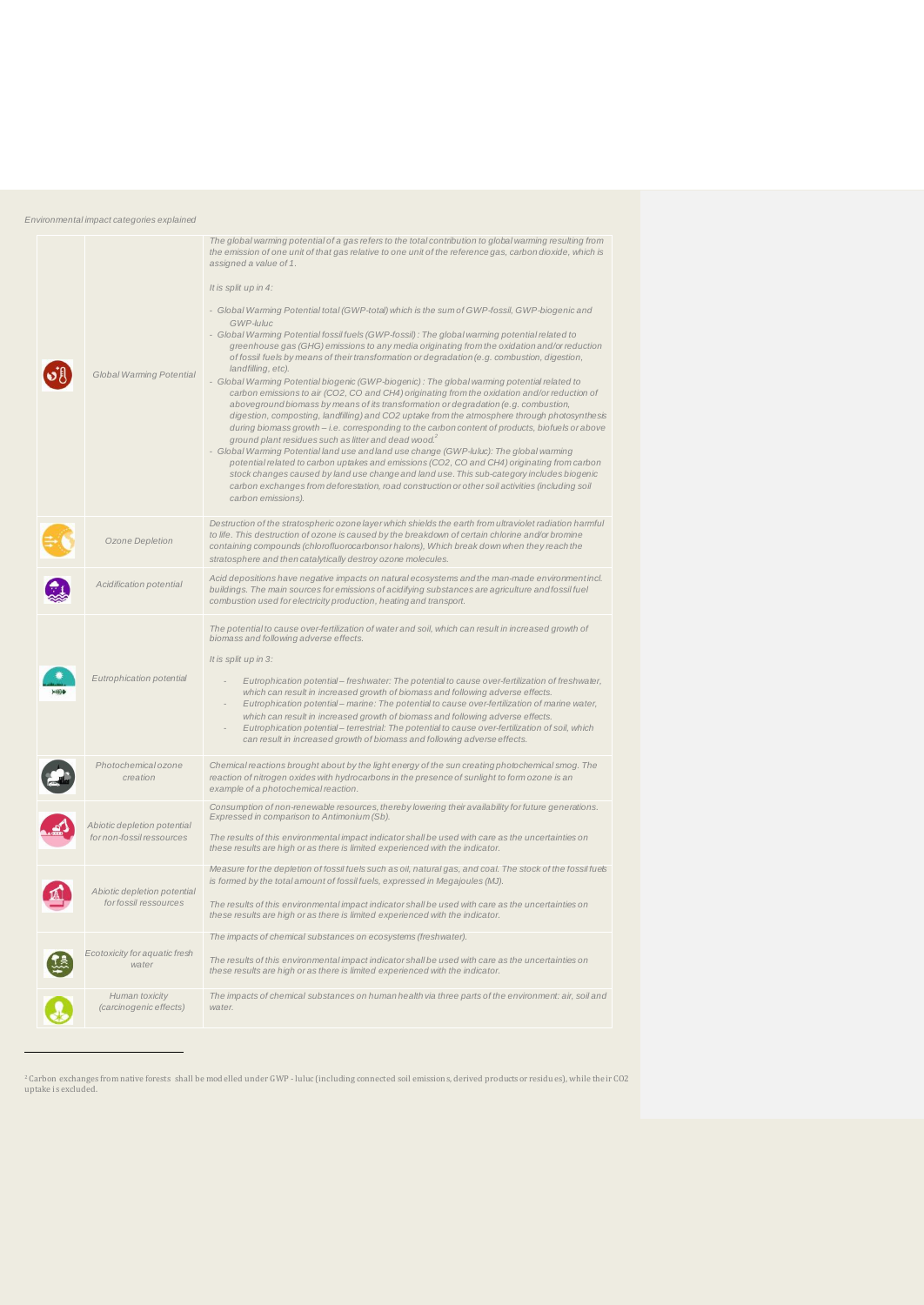|                                               | The results of this environmental impact indicator shall be used with care as the uncertainties on<br>these results are high or as there is limited experienced with the indicator.                                                                                                                                                                                                                                                                                                                                                               |
|-----------------------------------------------|---------------------------------------------------------------------------------------------------------------------------------------------------------------------------------------------------------------------------------------------------------------------------------------------------------------------------------------------------------------------------------------------------------------------------------------------------------------------------------------------------------------------------------------------------|
| Human toxicity (non-<br>carcinogenic effects) | The results of this environmental impact indicator shall be used with care as the uncertainties on<br>these results are high or as there is limited experienced with the indicator.                                                                                                                                                                                                                                                                                                                                                               |
| Particulate matter                            | Accounts for the adverse health effects on human health caused by emissions of Particulate Matter<br>(PM) and its precursors (NOx, SOx, NH3)                                                                                                                                                                                                                                                                                                                                                                                                      |
| Resource depletion (water)                    | Accounts for water use related to local scarcity of water as freshwater is a scarce resource in some<br>regions, while in others it is not.<br>The results of this environmental impact indicator shall be used with care as the uncertainties on<br>these results are high or as there is limited experienced with the indicator.                                                                                                                                                                                                                |
| Ionizing radiation - human<br>health effects  | This impact category deals mainly with the eventual impact on human health of low dose ionizing<br>radiation of the nuclear fuel cycle. It does not consider effects due to possible nuclear accidents,<br>occupational exposure nor due to radioactive waste disposal in underground facilities. Potential<br>ionizing radiation from the soil, from radon and from some construction materials is also not<br>measured by this indicator.                                                                                                       |
| Land use related impacts                      | The indicator is the "soil quality index" which is the result of an aggregation of following four aspects:<br><b>Biotic production</b><br>Erosion resistance<br>Mechanical filtration<br>$\overline{\phantom{a}}$<br>Groundwater<br>The aggregation is done based on a JRC model. The four aspects are quantified through the LANCA<br>model for land use.<br>The results of this environmental impact indicator shall be used with care as the uncertainties on<br>these results are high or as there is limited experienced with the indicator. |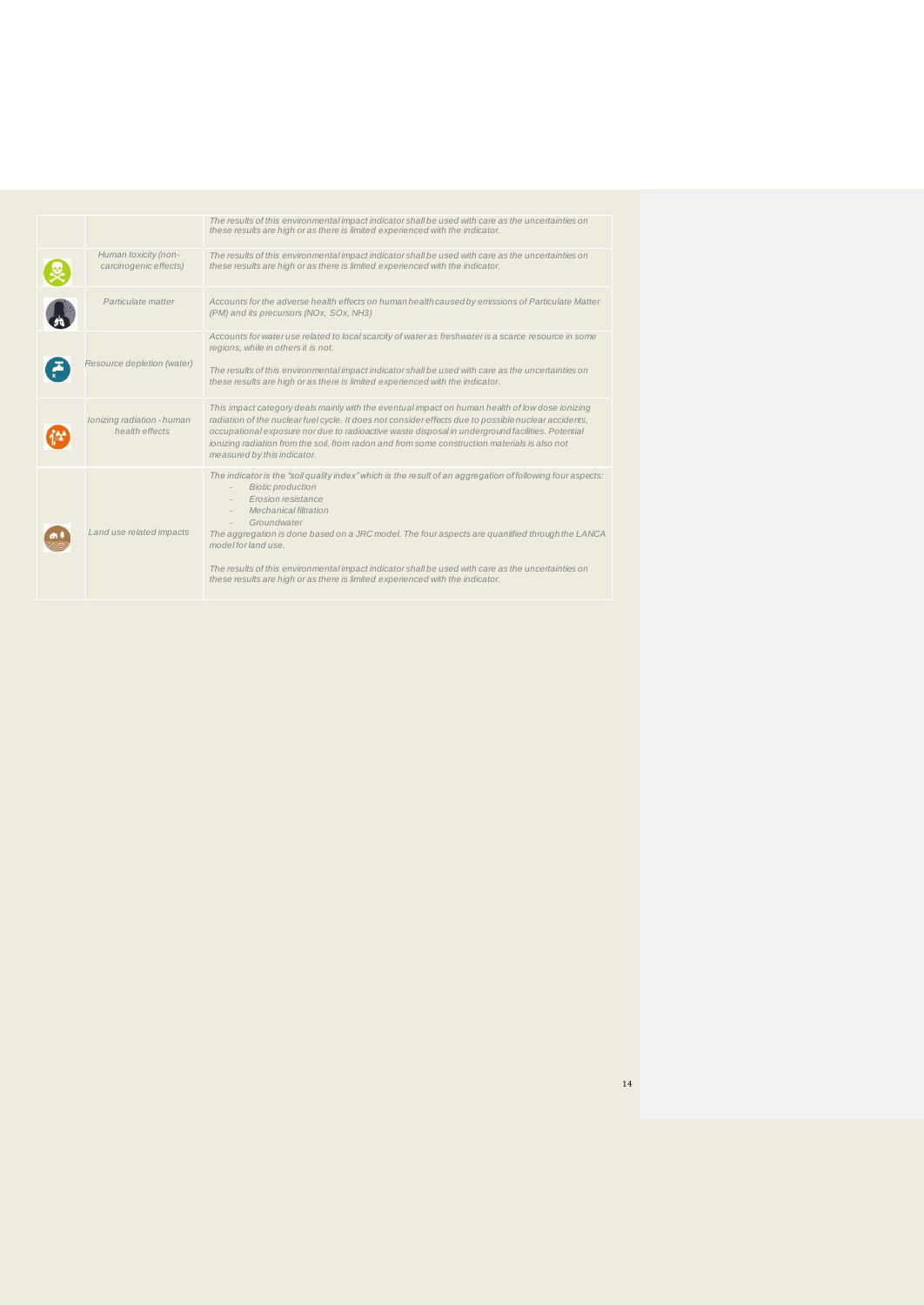### **DETAILS OF THE UNDERLYING SCENARIOS USED TO CALCULATE THE IMPACTS**

#### **A1 – RAW MATERIAL SUPPLY**

This module takes into account the extraction and processing of all raw materials which occur upstream to the studied manufacturing process.

#### **A2 – TRANSPORT TO THE MANUFACTURER**

The raw materials are transported to the manufacturing site.

#### **A3 – MANUFACTURING**

This module takes into account the production process.

#### **A4 – TRANSPORT TO THE BUILDING SITE**

| Fuel type and<br>consumption of<br>vehicle or vehicle<br>type used for<br>transport | <b>Truck 16-32</b><br>ton<br>(EURO 5)                                                                                     | Truck > 32<br>ton<br>(EURO <sub>5</sub> )   | <b>Truck 7.5-</b><br>16 ton<br>(EURO <sub>5</sub> )            | <b>Truck 3.5-</b><br>$7.5 \text{ ton}$<br>(EURO <sub>5</sub> )                                                 |
|-------------------------------------------------------------------------------------|---------------------------------------------------------------------------------------------------------------------------|---------------------------------------------|----------------------------------------------------------------|----------------------------------------------------------------------------------------------------------------|
| <b>Distance</b>                                                                     | 100<br>(40% from<br>factory to<br>construction<br>site)<br>35<br>(60%*85%<br>from<br>supplier to<br>construction<br>site) | 100<br>(60% from<br>factory to<br>supplier) | 35<br>(60%*15%<br>from<br>supplier to<br>construction<br>site) | 9<br>(PE-RT<br>tubes are<br>directly<br>transported<br>from the<br>supplier to<br>the<br>construction<br>site) |
| Capacity<br>utilisation<br>(including empty)<br>returns)                            | 50%                                                                                                                       | 50%                                         | 50%                                                            | 50%                                                                                                            |
| <b>Bulk density of</b><br>transported<br>products                                   | Ecoinvent                                                                                                                 | Ecoinvent                                   | Ecoinvent                                                      | Ecoinvent                                                                                                      |
| Volume capacity<br>utilisation factor                                               | Ecoinvent                                                                                                                 | Ecoinvent                                   | Ecoinvent                                                      | Ecoinvent                                                                                                      |

The B-PCR provides default transport scenarios for the transport to the building site for cases where specific data on transport are missing. The B-PCR provides scenario's for this life cycle stage. Bricks are categorized as 'loose products' in table 5 of the B-PCR. The following transport steps apply:

- 40% directly to the construction site over 100 km with a 16-32 ton lorry (ecoinvent record: 'Transport, freight, lorry 16-32 metric ton, EURO5 {RER}| transport, freight, lorry 16-32 metric ton, EURO5 | Cut-off, U')
- 60% to a supplier over 100 km with a 16 -32 ton lorry (ecoinvent record: 'Transport, freight, lorry 16-32 metric
- ton, EURO5 {RER}| transport, freight, lorry 16-32 metric ton, EURO5 | Cut-off, U') 85% of these 60% is transported over 35 km from supplier to construction site with a 16-32 ton lorry (ecoinvent record: 'Transport, freight, lorry 16-32 metric ton, EURO5 {RER}| transport, freight, lorry 16-32 metric ton, EURO5 | Cut-off, U') • 15% of these 60% is transported over 35 km from
- supplier to construction site with a 7.5-16 ton lorry<br>(ecoinvent record: 'Transport, freight, lorry 7.5-16 metric<br>ton, EURO5 {RER}| transport, freight, lorry 7.5-16 metric<br>ton, EURO5 | Cut-off, U')

#### **A5 – INSTALLATION IN THE BUILDING**

At the construction site, packaging materials are released. Also 5% material losses have been taken into account.

| Parts of the<br>installation                                  | <b>Description</b>                                             |
|---------------------------------------------------------------|----------------------------------------------------------------|
| Processes necessary<br>for the installation of<br>the product | $\prime$                                                       |
| <b>Fixation materials</b>                                     |                                                                |
| Jointing materials                                            | 1                                                              |
| <b>Treatments</b>                                             |                                                                |
| Material losses                                               | 5%                                                             |
| Packaging                                                     | Waste packaging wooden pallets<br>Waste packaging plastic foil |

| materials<br>Ancillarv<br>for<br>installation<br><i>(specified</i><br>b <b>v</b><br>material);                                                                                                    | <b>NA</b>                                       |                                               |
|---------------------------------------------------------------------------------------------------------------------------------------------------------------------------------------------------|-------------------------------------------------|-----------------------------------------------|
| Water use                                                                                                                                                                                         | <b>NA</b>                                       |                                               |
| Other resource use                                                                                                                                                                                | 5% losses                                       |                                               |
| Quantitative description of<br>energy type (regional mix)<br>and consumption during the<br><i>installation process</i>                                                                            | <b>NA</b>                                       |                                               |
| Waste materials on<br>the<br>building site before waste<br>processing, generated by the<br>product's<br>installation<br>(specified by type)                                                       | packaging waste:<br>plastic                     | packaging waste:<br>wood                      |
| Output materials (specified<br>by type) as result of waste<br>processing at the building<br>site e.g. of collection for<br>recycling, for<br>energy<br>recovery, disposal (specified<br>by route) | 35% recycling<br>60% incinerated<br>5% landfill | 40% recycling<br>40% incinerated<br>20% reuse |
| Direct emissions to ambient<br>air, soil and water                                                                                                                                                | <b>NA</b>                                       |                                               |
| <b>Distance</b>                                                                                                                                                                                   | <b>NA</b>                                       |                                               |

**B – USE STAGE (EXCLUDING POTENTIAL SAVINGS)**

B1: No emissions during the use phase B2: No maintenance is required

B3: No repair is required B4: No replacement required

B5: No refurbishment

- B6: No operational energy use
- B7: No operational water use

#### **C: END OF LIFE**

The default scenario for bricks from NBN/DTD B08-001 is used to model the End-of-life.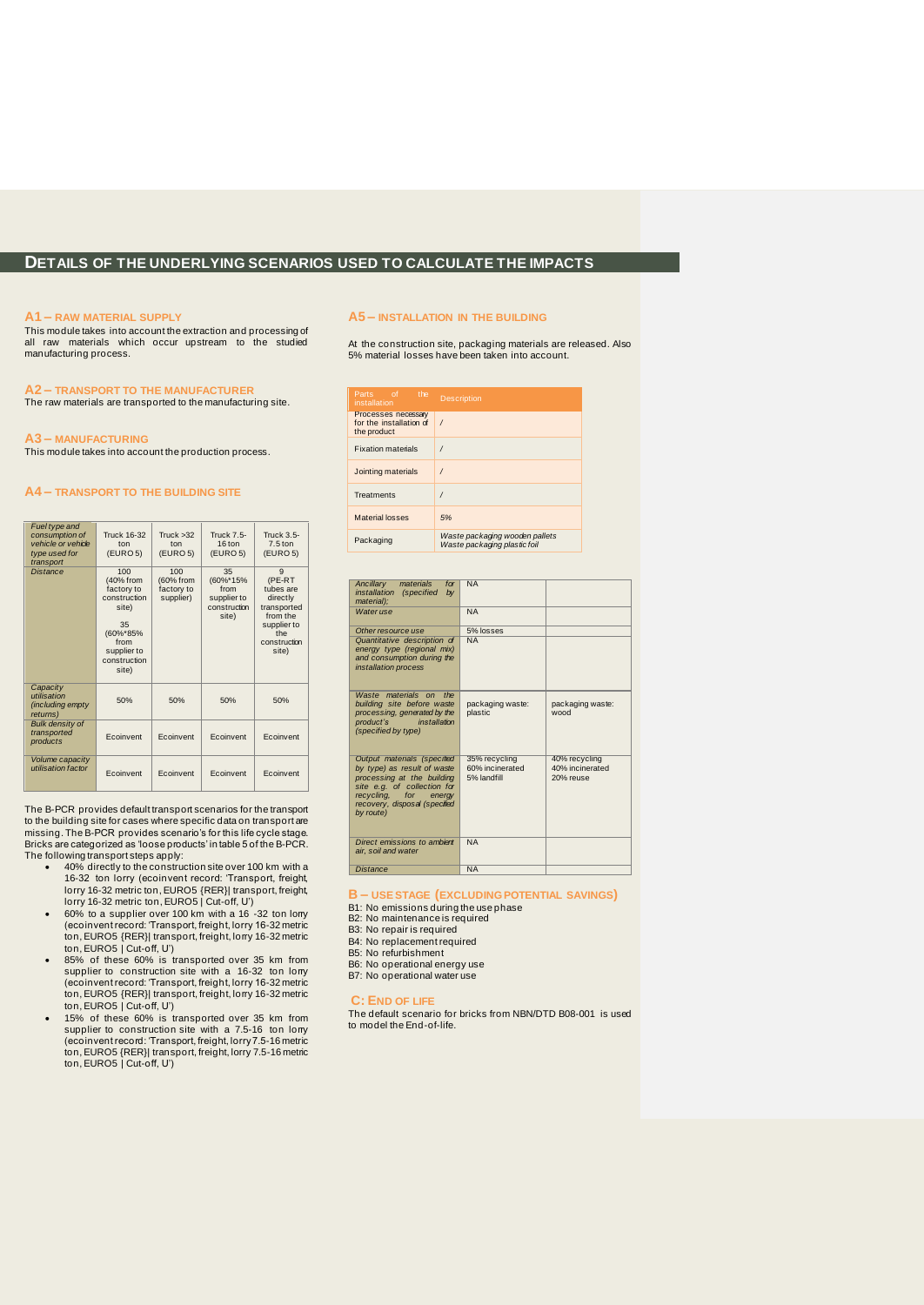C1: It is assumed that no impacts are related to the demolition of<br>the product.<sup>3</sup>

C2: 95% is transported to a sorting facility over a distance of 30 km. 5% is transported to a sorting facility over a distance of 30 km<br>and afterwards transported to landfill over a distance of 50 km.<br>C3: 95% is recycled<br>C4: 5% is landfilled

| Module C2 - Transport to waste processing         |                                                    |                            |                                        |                                                                |                       |  |  |  |
|---------------------------------------------------|----------------------------------------------------|----------------------------|----------------------------------------|----------------------------------------------------------------|-----------------------|--|--|--|
| <b>Type of</b><br>vehicle<br>(truck/boat/et<br>C. | Fuel<br>consumpti<br>n <sub>n</sub><br>(litres/km) | <b>Distanc</b><br>$e$ (km) | Capacit<br>V<br>utilisatio<br>n<br>(%) | <b>Density</b><br>$\Omega$<br>products<br>(kq/m <sup>3</sup> ) | Assumptio<br>ns       |  |  |  |
| Truck 16-32<br>ton                                | 0.2561<br>diesel/km                                | 30                         | 50%                                    | Ecoinve<br>nt<br>scenario                                      | Ecoinvent<br>scenario |  |  |  |
| Truck 16-32<br>ton                                | 0.2561<br>diesel/km                                | 50                         | 50%                                    | Ecoinve<br>nt<br>scenario                                      | Ecoinvent<br>scenario |  |  |  |
| Truck 16-32<br>ton                                | 0.2561<br>diesel/km                                | 100                        | 50%                                    | Ecoinve<br>nt<br>scenario                                      | Ecoinvent<br>scenario |  |  |  |

#### End -of -life modules – C3 and C4 Parameter **National Community Community** Unit Value

| Wastes collected separately                  | kg | $\Omega$ |
|----------------------------------------------|----|----------|
| Wastes collected as mixed construction waste | kg | 1000     |
| Waste for re-use                             | kg | $\Omega$ |
| Waste for recycling                          | kg | 950      |
| Waste for energy recovery                    | kg | $\Omega$ |
| Waste for final disposal                     | ka | 50       |

#### **D – BENEFITS AND LOADS BEYOND THE SYSTEM BOUNDARIES**

In module D, following waste streams are considered after their end-of-waste: bricks waste in C3 (95% recycled), paper waste in<br>A3 (95% recycled), hazardous waste in A3 (25% recycled), metal<br>waste in A3 (95% recycled), plastic waste in A3 (35%<br>recycled), wooden waste in A3 and A5 (60% materials disposed during the production and the installation<br>stages: paper waste in A3 (5% incinerated), hazardous waste in<br>A3 (75% incinerated), plastic waste in A3 and A5 (60%<br>incinerated), wooden waste in A3 and A5 (40

| There are no loads beyond the system boundaries.                         |                                                                                             |  |  |  |  |  |  |
|--------------------------------------------------------------------------|---------------------------------------------------------------------------------------------|--|--|--|--|--|--|
| Quantitative description of the loads beyond<br>the system boundaries    | Treatment of scrapsteel to<br>prepare it for to prepare it for<br>recycling at the remelter |  |  |  |  |  |  |
|                                                                          | Sorting and shredding of<br>waste wood to prepare it for<br>recycling                       |  |  |  |  |  |  |
|                                                                          | Treatment of plastic to<br>prepare it for recycling                                         |  |  |  |  |  |  |
| Quantitative description of the benefits beyond<br>the system boundaries | Avoided production of cast<br>iron                                                          |  |  |  |  |  |  |
|                                                                          | Avoided production of<br>sawnwood softwood                                                  |  |  |  |  |  |  |
|                                                                          | Avoided production of PE<br>granulates                                                      |  |  |  |  |  |  |
|                                                                          | Avoided production of sulfate<br>pulp                                                       |  |  |  |  |  |  |
|                                                                          | Avoided production of<br>inorganic chemicals                                                |  |  |  |  |  |  |
|                                                                          | Avoided production of<br>crushed gravel                                                     |  |  |  |  |  |  |
|                                                                          | Avoided production of heat<br>using natural gas                                             |  |  |  |  |  |  |
|                                                                          | Avoided production of<br>Belgian electricity mix                                            |  |  |  |  |  |  |

**<sup>3</sup> Life cycle inventories of waste treatment services: Part V "Building material disposal", page 36, table 3.20**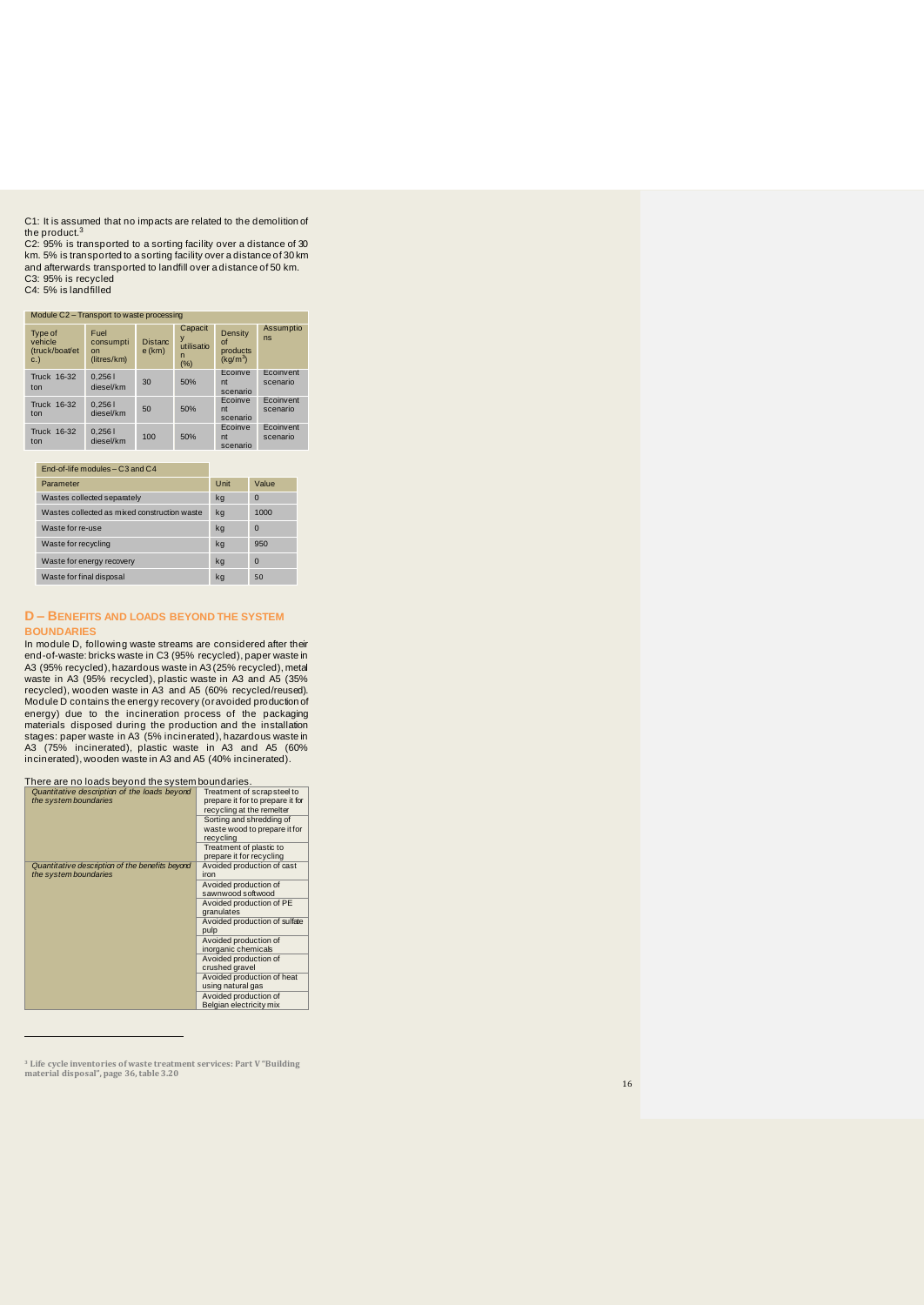### **ADDITIONAL INFORMATION ON RELEASE OF DANGEROUS SUBSTANCES TO INDOOR AIR, SOIL AND WATER DURING THE USE STAGE**

**INDOOR AIR** Not applicable

**SOIL AND WATER** Not applicable

### **DEMONSTRATION OF VERIFICATION**

| EN 15804+A2 serves as the core PCR |                                                                                                                              |  |  |  |  |  |  |  |
|------------------------------------|------------------------------------------------------------------------------------------------------------------------------|--|--|--|--|--|--|--|
|                                    | Independent verification of the environmental declaration and data according to standard EN ISO 14025:2010                   |  |  |  |  |  |  |  |
|                                    | Internal $\Box$<br>External $\boxtimes$                                                                                      |  |  |  |  |  |  |  |
|                                    | Third party verifier: Ramses Sterckx (Vincotte)<br>Jan Olieslagerslaan 35<br>1800 Vilvoorde, Belgium<br>rsterckx@vincotte.be |  |  |  |  |  |  |  |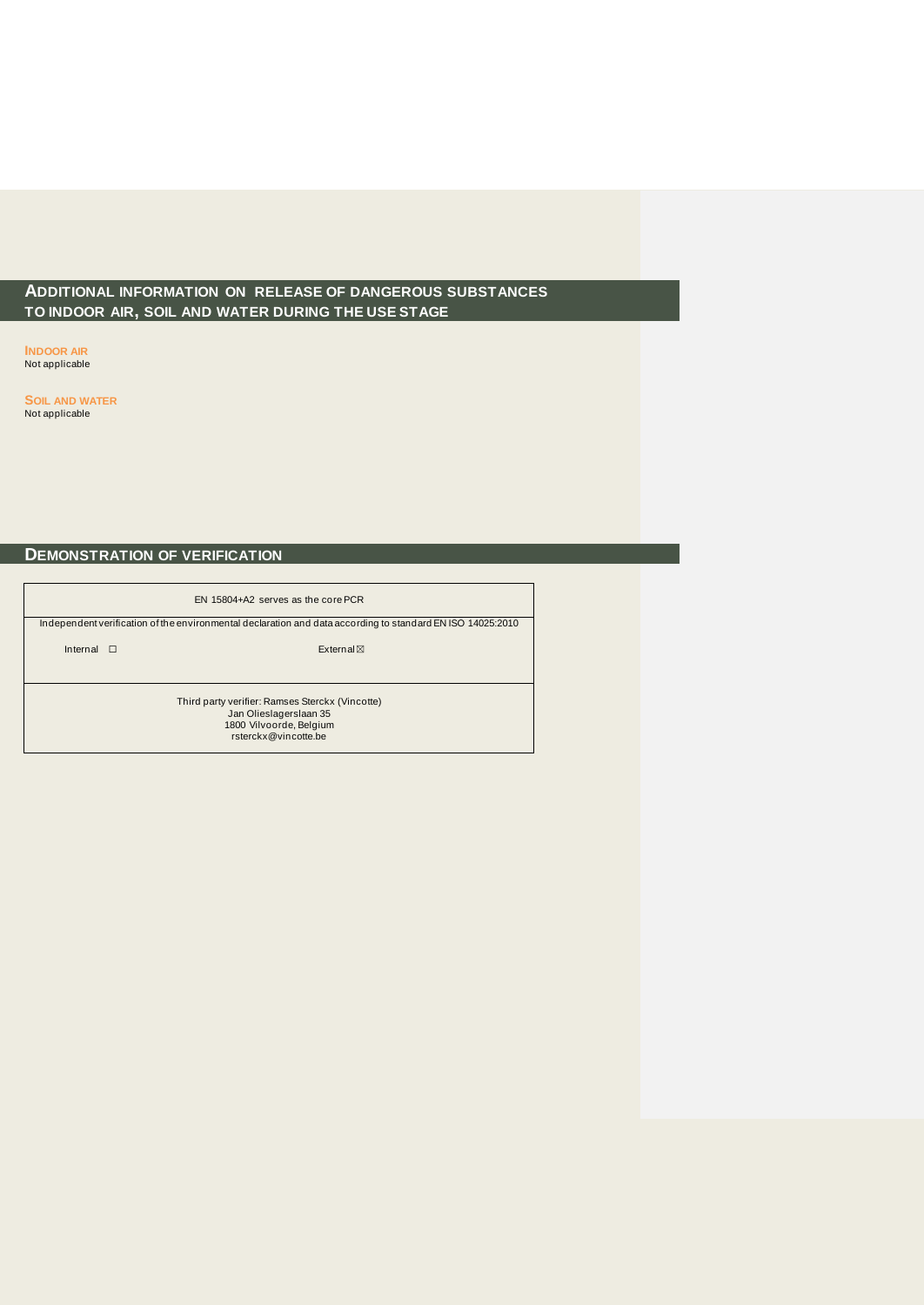### **ADDITIONAL TECHNICAL INFORMATION FOR SCENARIO DEVELOPMENT**

Materials for fixation and installation are not included. Regarding installation this EPD only includes the environmental impact related to the product itself: material losses and packaging EOL. During the construction stage, other materials such as mortar, joint mortar and wall anchors will be needed. The impact of these additional products and materials is not included in this EPD and shall be taken into account<br>at building level. For masonrywalls, two different main installation scenario's exis thin-bed mortar. For both installation scenario's the amount of traditional mortar/thin-bed mortar depends on the dimensions of the facing<br>bricks. The tables below describe the amount of bricks in ton/m<sup>2</sup> and the amount o dimensions. For other scenario's the user can calculate the amount of facing bricks per m<sup>2</sup> masonry wall and the amount of mortar per m<sup>2</sup> masonry wall using following formulas:

Amount of facing bricks (in ton/m<sup>2</sup>) = 
$$
\left(\frac{L*H*W}{(L+j)*(H+j)}\right)*\rho_{facing~bricks}
$$

Amount of motortar or glue (in ton/m<sup>2</sup>) = 
$$
\left(1 - \frac{L*H}{(L+j)*(H+j)}\right) * W * \rho_{mortar \ or \ glue}
$$

#### **Scenario 1: traditional mortar**

| Product type    | Density                              | L (length) | W (width) | H (height) | j (joint) | Ton bricks/m <sup>2</sup> | Ton mortar/m <sup>2</sup> |
|-----------------|--------------------------------------|------------|-----------|------------|-----------|---------------------------|---------------------------|
| M <sub>50</sub> | 2150<br>1040<br>kg/m <sup>3</sup>    | 0.188 m    | 0.088 m   | 0.048 m    | 0.012 m   | $0.069 - 0.139$           | 0,041                     |
| WF              | 1040<br>2 1 5 0<br>kg/m <sup>3</sup> | 0.210 m    | 0.100 m   | 0.050 m    | 0.012 m   | $0.079 - 0.160$           | 0,045                     |
| <b>ECOWF</b>    | 1040<br>2 1 5 0<br>kg/m <sup>3</sup> | 0.210 m    | 0.065 m   | 0.050 m    | 0.012 m   | $0.052 - 0.104$           | 0,029                     |
| <b>WDF</b>      | 2 1 5 0<br>1040<br>kg/m <sup>3</sup> | 0.210 m    | 0.100 m   | 0.065 m    | 0.012 m   | $0.083 - 0.168$           | 0,038                     |
| 288x88x48       | 1040<br>2 1 5 0<br>kg/m <sup>3</sup> | 0.288 m    | 0.088 m   | 0.048 m    | 0.012 m   | $0.070 - 0.142$           | 0,039                     |
| 240x65x40       | 2 1 5 0<br>1040<br>kq/m <sup>3</sup> | 0.240 m    | 0.065 m   | 0.040 m    | 0.012 m   | $0.050 - 0.100$           | 0,033                     |

Note: Maintenance of the mortar is required and should be included in module B2 at building level.

#### **Scenario 2: thin-bed mortar**

| <b>Product type</b> | Density                              | $L$ (length) | W (width) | H (height) | 1 (joint) | Ton bricks/m    | Ton mortar/m |
|---------------------|--------------------------------------|--------------|-----------|------------|-----------|-----------------|--------------|
| <b>M50</b>          | 1040<br>2 1 5 0<br>kg/m <sup>3</sup> | 0.188 m      | 0.088 m   | 0.048 m    | 0.005 m   | $0,081 - 0,167$ | 0,020        |
| <b>WF</b>           | 1040<br>2150<br>$kq/m^3$             | 0.210 m      | 0.100 m   | 0.050 m    | 0.005 m   | $0.092 - 0.190$ | 0,021        |
| EcoWF               | 2 1 5 0<br>1040<br>kg/m <sup>3</sup> | 0.210 m      | 0.065 m   | 0.050 m    | 0.005 m   | $0.060 - 0.103$ | 0,014        |
| <b>WDF</b>          | 1040<br>2 150<br>kg/m <sup>3</sup>   | 0.210 m      | 0.100 m   | 0.065 m    | 0.005 m   | $0.094 - 0.195$ | 0,018        |
| 288x88x48           | 1040<br>2 1 5 0<br>kg/m <sup>3</sup> | 0.288 m      | 0.088 m   | 0.048 m    | 0.005 m   | $0.081 - 0.169$ | 0,018        |
| 240x65x40           | 2 1 5 0<br>1040<br>$kq/m^3$          | 0.240 m      | 0.065 m   | 0.040 m    | 0.005 m   | $0,059 - 0,122$ | 0,016        |

Note: Maintenance of the thin-bed mortar is required and should be included in module B2 at building level.

For ceramic pavers, no additional product or materials is needed for laying the pavers. The table below describes the amount of pavers in ton/m<sup>2</sup> for some common dimensions.

| Product type | Density                  | L (length) | W (width) | H (height) | ⊦ Ton pavers/m <sup>≁</sup> |
|--------------|--------------------------|------------|-----------|------------|-----------------------------|
| <b>WF</b>    | $2100 \,\mathrm{kg/m}^3$ | 0.210 m    | 0.050 m   | 0.085 m    | 0.187                       |
| EcoWF        | $2100$ kg/m <sup>3</sup> | 0.210 m    | 0.050 m   | 0.065 m    | 0.143                       |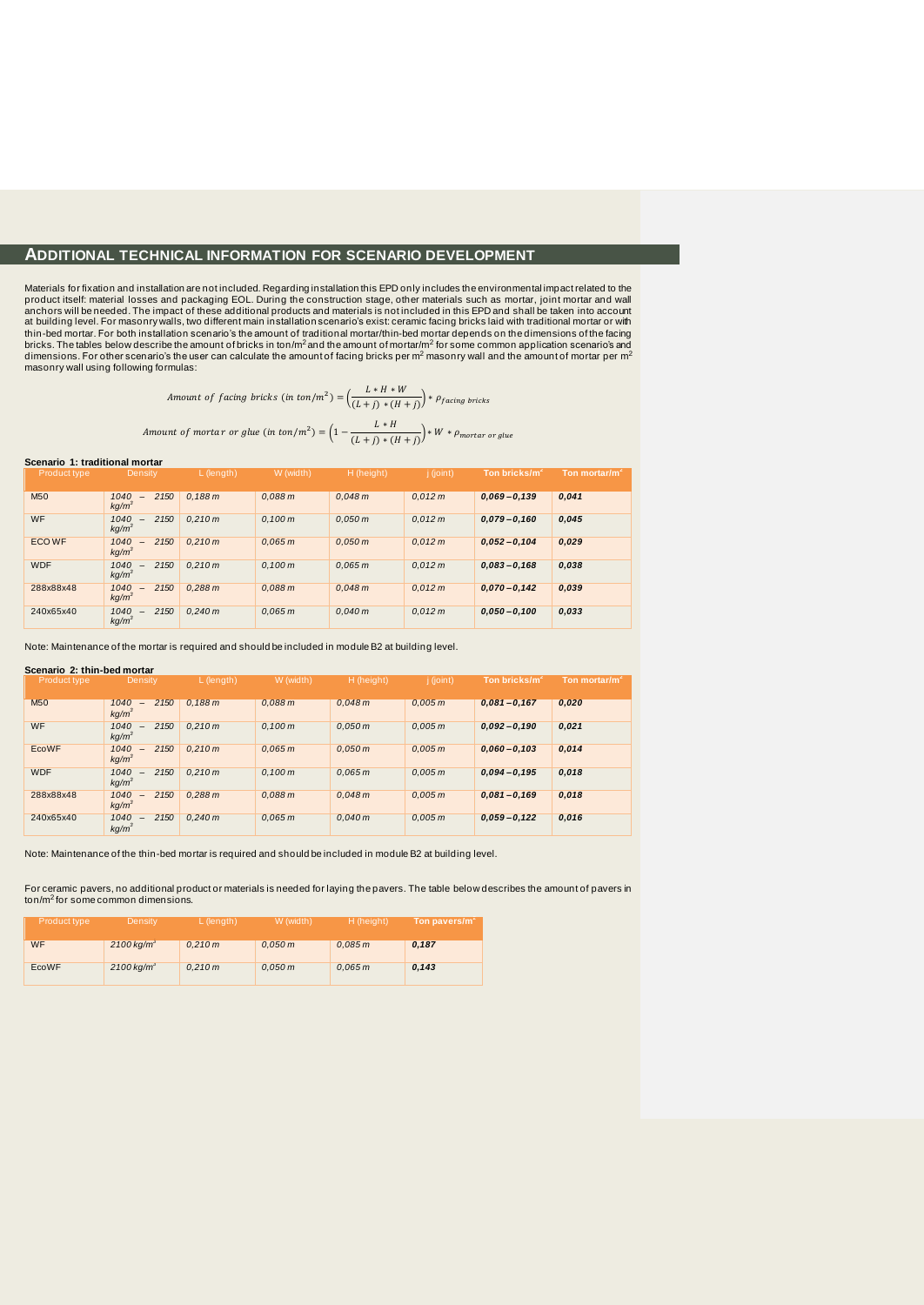### **APPLICATION UNIT**

Currently TOTEM can only use standard conversion factors based on generic data to convert 1 ton to 1 m<sup>2</sup>. Therefore, it is not necessary<br>to define a specific conversionfactor to recalculate the results to 1 m<sup>2</sup>. As a res

| Application        | Application unit |
|--------------------|------------------|
| <b>Outer walls</b> |                  |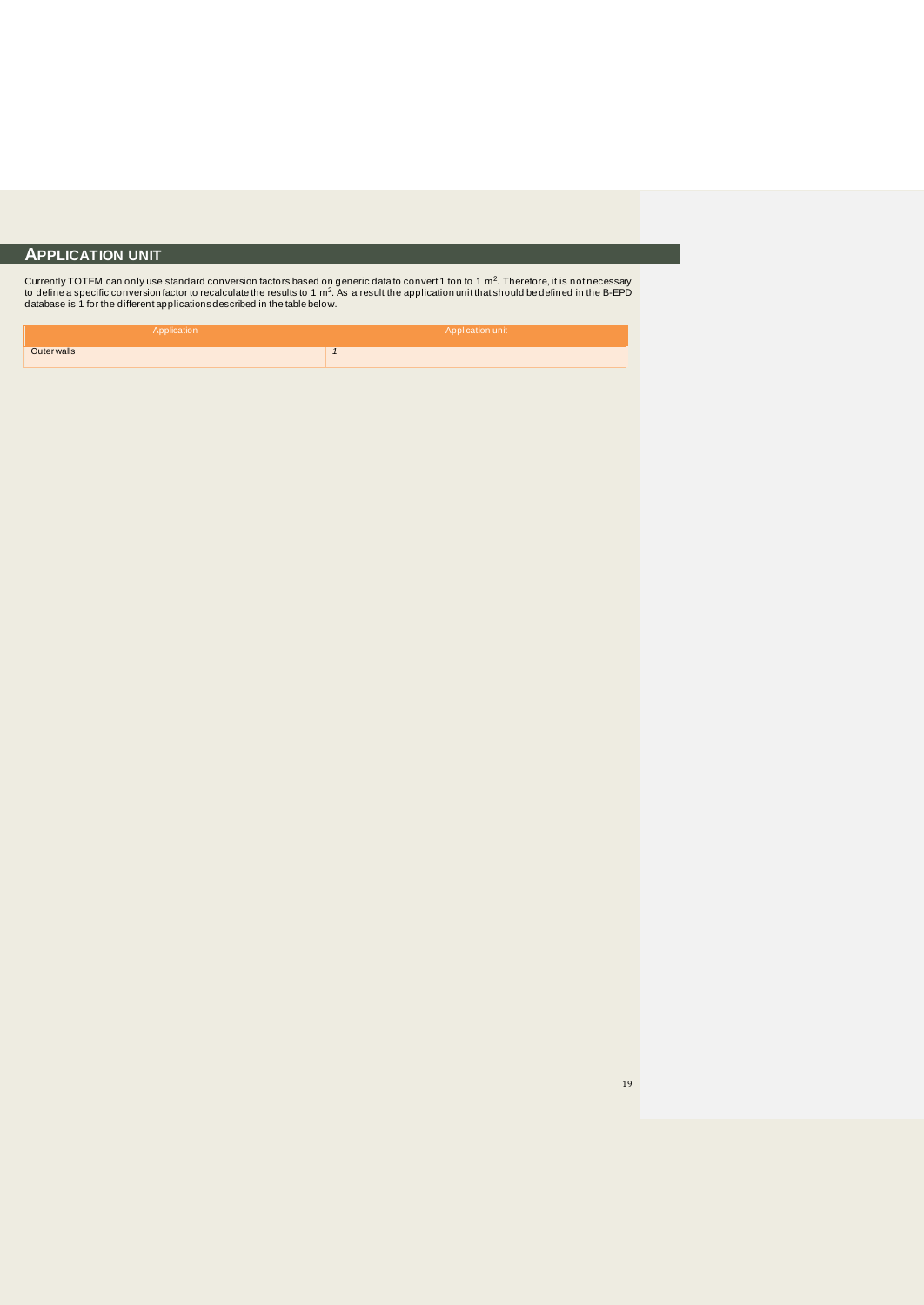### **BIBLIOGRAPHY**

- ISO 14040:2006: Environmental Management-Life Cycle Assessment-Principles and framework.
- ISO 14044:2006: Environmental Management-Life Cycle Assessment-Requirements and guidelines.
- ISO 14025:2006: Environmental labels and Declarations-Type III Environmental Declarations-Principles and procedures.
- NBN EN 15804+A2:2019
- NBN/DTD B 08-001 (BE-PCR)
- CEN/TR 16970:2016. Sustainability of construction works Guidance for the implementation of EN 15804
- Servaes, R., Allacker, K., Debacker, W., Delem L., De Nocker, L., De Troyer, F. Janssen, A., Peeters, K., Spirinckx, C., Van Dessel, J. 2013. Milieuprofiel van gebouwelementen. Te raadplegen via[: www.ovam.be/materiaalprestatie-gebouwen](http://www.ovam.be/materiaalprestatie-gebouwen).
- Wernet, G., Bauer, C., Steubing, B., Reinhard, J., Moreno -Ruiz, E., and Weidema, B., 2016. The Ecoinvent database version 3 (part I): overview and methodology. The International Journal of Life Cycle Assessment, [online] 21(9), pp.1218–1230. Available<br>at: <http://link.springer.com/10.1007/s11367-016-1087-8> .
- Allacker K., Debacker W., Delem L., De Nocker L., De Troyer F., Janssens A., Peeters K., Van Dessel J., Servaes R, Rossi E., Deproost M., Bronchart S. 2018. Environmental profile of building elements, update 2017. 46p.
- JRC. 2018. <http://eplca.jrc.ec.europa.eu/LCDN/developerEF.xhtml>
- ASRO (2008) Allacker, K. and De Troyer, F. ArDuCoKlei-project: Levenscyclusanalyse (LCA) van "wieg-tot-graf" binnenwand, buitenwand en hellend dak
- ASRO Third Party Report (2008) Allacker, K. and De Troyer, F. ArDuCoKlei-project: Levenscyclusanalyse (LCA) van "wieg-tot-graf" binnenwand en buitenwand

**Gewijzigde veldcode**